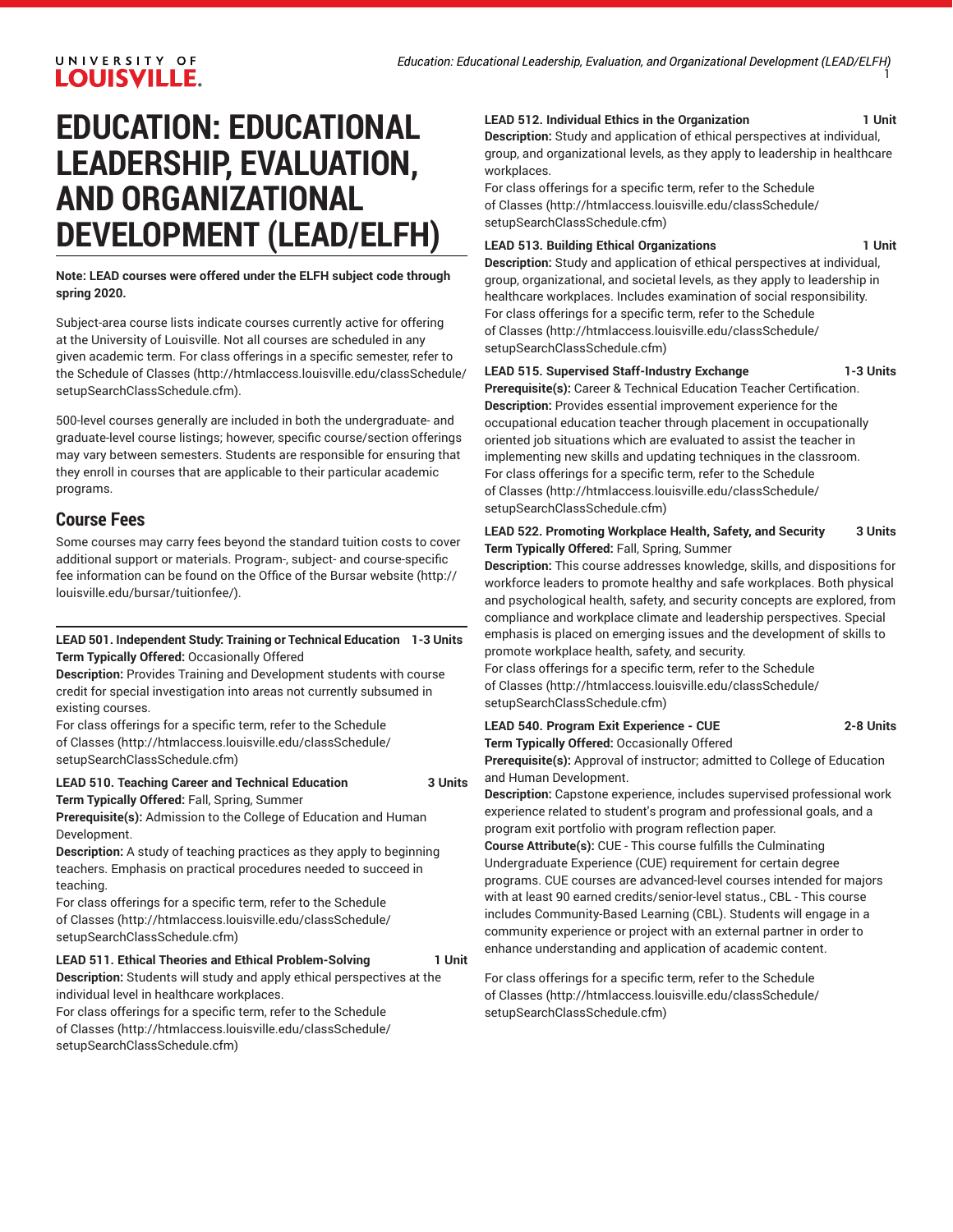#### **LEAD 574. Using Productivity Tools 3 Units**

**Description:** Overview of applications of microcomputers and electronic media systems for instruction and management. Emphasis is placed upon use of general purpose integrated computer software. Current issues involving technology use for training/instruction and work/ classroom/school management will be the focus for the course. For class offerings for a specific term, refer to the [Schedule](http://htmlaccess.louisville.edu/classSchedule/setupSearchClassSchedule.cfm) [of Classes \(http://htmlaccess.louisville.edu/classSchedule/](http://htmlaccess.louisville.edu/classSchedule/setupSearchClassSchedule.cfm) [setupSearchClassSchedule.cfm\)](http://htmlaccess.louisville.edu/classSchedule/setupSearchClassSchedule.cfm)

#### **LEAD 575. Instructional Technology 3 Units**

**Term Typically Offered:** Occasionally Offered

**Prerequisite(s):** LEAD 311.

**Description:** This course provides knowledge and hands-on experience of current and emerging workforce instructional technologies. Students will learn theory and various technology-enhanced learning solutions. For class offerings for a specific term, refer to the [Schedule](http://htmlaccess.louisville.edu/classSchedule/setupSearchClassSchedule.cfm) [of Classes \(http://htmlaccess.louisville.edu/classSchedule/](http://htmlaccess.louisville.edu/classSchedule/setupSearchClassSchedule.cfm) [setupSearchClassSchedule.cfm\)](http://htmlaccess.louisville.edu/classSchedule/setupSearchClassSchedule.cfm)

#### **LEAD 577. Knowledge Management and Information Systems 3 Units Term Typically Offered:** Occasionally Offered

**Prerequisite(s):** Admission to the College of Education and Human Development.

**Description:** Overview of knowledge management strategies and applications. Examinations of tools and technologies used in organizations to support knowledge management and transfer. For class offerings for a specific term, refer to the [Schedule](http://htmlaccess.louisville.edu/classSchedule/setupSearchClassSchedule.cfm) [of Classes \(http://htmlaccess.louisville.edu/classSchedule/](http://htmlaccess.louisville.edu/classSchedule/setupSearchClassSchedule.cfm) [setupSearchClassSchedule.cfm\)](http://htmlaccess.louisville.edu/classSchedule/setupSearchClassSchedule.cfm)

#### **LEAD 578. Workplace and Information Ethics 3 Units Term Typically Offered:** Occasionally Offered

**Description:** Study and application of ethical perspectives at individual group, organizational, and societal levels,as they apply to leadership in workplaces and management of organizational information. Includes examination of social responsibility.

**Course Attribute(s):** CBL - This course includes Community-Based Learning (CBL). Students will engage in a community experience or project with an external partner in order to enhance understanding and application of academic content.

For class offerings for a specific term, refer to the [Schedule](http://htmlaccess.louisville.edu/classSchedule/setupSearchClassSchedule.cfm) [of Classes \(http://htmlaccess.louisville.edu/classSchedule/](http://htmlaccess.louisville.edu/classSchedule/setupSearchClassSchedule.cfm) [setupSearchClassSchedule.cfm\)](http://htmlaccess.louisville.edu/classSchedule/setupSearchClassSchedule.cfm)

#### **LEAD 581. Culminating Experience on Personal Growth 1 Unit**

**Description:** Student analyzes changes in competency-related learning from pre-to-post-program.

For class offerings for a specific term, refer to the [Schedule](http://htmlaccess.louisville.edu/classSchedule/setupSearchClassSchedule.cfm) [of Classes \(http://htmlaccess.louisville.edu/classSchedule/](http://htmlaccess.louisville.edu/classSchedule/setupSearchClassSchedule.cfm) [setupSearchClassSchedule.cfm\)](http://htmlaccess.louisville.edu/classSchedule/setupSearchClassSchedule.cfm)

#### **LEAD 582. Program Exit Experience 1 Unit**

**Description:** Student completes a Program Exit Portfolio, which provides the student the opportunity for reflection on accumulated content and experiences.

For class offerings for a specific term, refer to the [Schedule](http://htmlaccess.louisville.edu/classSchedule/setupSearchClassSchedule.cfm) [of Classes \(http://htmlaccess.louisville.edu/classSchedule/](http://htmlaccess.louisville.edu/classSchedule/setupSearchClassSchedule.cfm) [setupSearchClassSchedule.cfm\)](http://htmlaccess.louisville.edu/classSchedule/setupSearchClassSchedule.cfm)

#### LEAD 583. Capstone Project **1 Unit**

**Description:** Student completes a capstone project that is the culmination of the student internship experiences, program portfolio, and reflection paper.

For class offerings for a specific term, refer to the [Schedule](http://htmlaccess.louisville.edu/classSchedule/setupSearchClassSchedule.cfm) [of Classes](http://htmlaccess.louisville.edu/classSchedule/setupSearchClassSchedule.cfm) ([http://htmlaccess.louisville.edu/classSchedule/](http://htmlaccess.louisville.edu/classSchedule/setupSearchClassSchedule.cfm) [setupSearchClassSchedule.cfm\)](http://htmlaccess.louisville.edu/classSchedule/setupSearchClassSchedule.cfm)

#### LEAD 596. Seminar **1-9 Units**

**Term Typically Offered:** Occasionally Offered

**Description:** The investigation of special problems in training and development.

For class offerings for a specific term, refer to the [Schedule](http://htmlaccess.louisville.edu/classSchedule/setupSearchClassSchedule.cfm) [of Classes](http://htmlaccess.louisville.edu/classSchedule/setupSearchClassSchedule.cfm) ([http://htmlaccess.louisville.edu/classSchedule/](http://htmlaccess.louisville.edu/classSchedule/setupSearchClassSchedule.cfm) [setupSearchClassSchedule.cfm\)](http://htmlaccess.louisville.edu/classSchedule/setupSearchClassSchedule.cfm)

#### **LEAD 600. Introduction to Research Methods and Statistics 3 Units**

**Description:** Critical examination of research in education. Emphasis given to historical, empirical, and experimental methods of research; to techniques of research design and statistical analysis; and to skills in writing reviews and critiques of research literature.

For class offerings for a specific term, refer to the [Schedule](http://htmlaccess.louisville.edu/classSchedule/setupSearchClassSchedule.cfm) [of Classes](http://htmlaccess.louisville.edu/classSchedule/setupSearchClassSchedule.cfm) ([http://htmlaccess.louisville.edu/classSchedule/](http://htmlaccess.louisville.edu/classSchedule/setupSearchClassSchedule.cfm) [setupSearchClassSchedule.cfm\)](http://htmlaccess.louisville.edu/classSchedule/setupSearchClassSchedule.cfm)

#### **LEAD 601. Applied Statistics 3 Units**

**Prerequisite(s):** LEAD 600 or equivalent with faculty advisor's approval. **Description:** Examination of statistical methods, including sampling, estimation, testing of hypotheses, correlation and regression analysis. Some attention paid to non-parametric tests.

For class offerings for a specific term, refer to the [Schedule](http://htmlaccess.louisville.edu/classSchedule/setupSearchClassSchedule.cfm) [of Classes](http://htmlaccess.louisville.edu/classSchedule/setupSearchClassSchedule.cfm) ([http://htmlaccess.louisville.edu/classSchedule/](http://htmlaccess.louisville.edu/classSchedule/setupSearchClassSchedule.cfm) [setupSearchClassSchedule.cfm\)](http://htmlaccess.louisville.edu/classSchedule/setupSearchClassSchedule.cfm)

#### **LEAD 602. Survey Research and Attitude Measurement 3 Units Prerequisite(s):** ELFH 601.

**Description:** Techniques for construction of evaluation instruments. Special attention given to surveys and questionnaires, sampling and scaling of attitudes and opinions.

For class offerings for a specific term, refer to the [Schedule](http://htmlaccess.louisville.edu/classSchedule/setupSearchClassSchedule.cfm) [of Classes](http://htmlaccess.louisville.edu/classSchedule/setupSearchClassSchedule.cfm) ([http://htmlaccess.louisville.edu/classSchedule/](http://htmlaccess.louisville.edu/classSchedule/setupSearchClassSchedule.cfm) [setupSearchClassSchedule.cfm\)](http://htmlaccess.louisville.edu/classSchedule/setupSearchClassSchedule.cfm)

## **LEAD 603. Administrative Leadership in a Reform Environment 3 Units**

**Description:** In this reform environment leaders will learn about leading schools within an integrated policy and governance framework from the federal, state, and district perspectives. Particular attention will be paid to the Kentucky Education Reform Act of 1990.

For class offerings for a specific term, refer to the [Schedule](http://htmlaccess.louisville.edu/classSchedule/setupSearchClassSchedule.cfm) [of Classes](http://htmlaccess.louisville.edu/classSchedule/setupSearchClassSchedule.cfm) ([http://htmlaccess.louisville.edu/classSchedule/](http://htmlaccess.louisville.edu/classSchedule/setupSearchClassSchedule.cfm) [setupSearchClassSchedule.cfm\)](http://htmlaccess.louisville.edu/classSchedule/setupSearchClassSchedule.cfm)

#### **LEAD 604. Instructional Leadership and Supervision 3 Units**

**Description:** Examines concept of school culture, supervision skills and approaches, observation instruments, and action models for instructional supervision. This course takes a proactive, school success approach to school administration.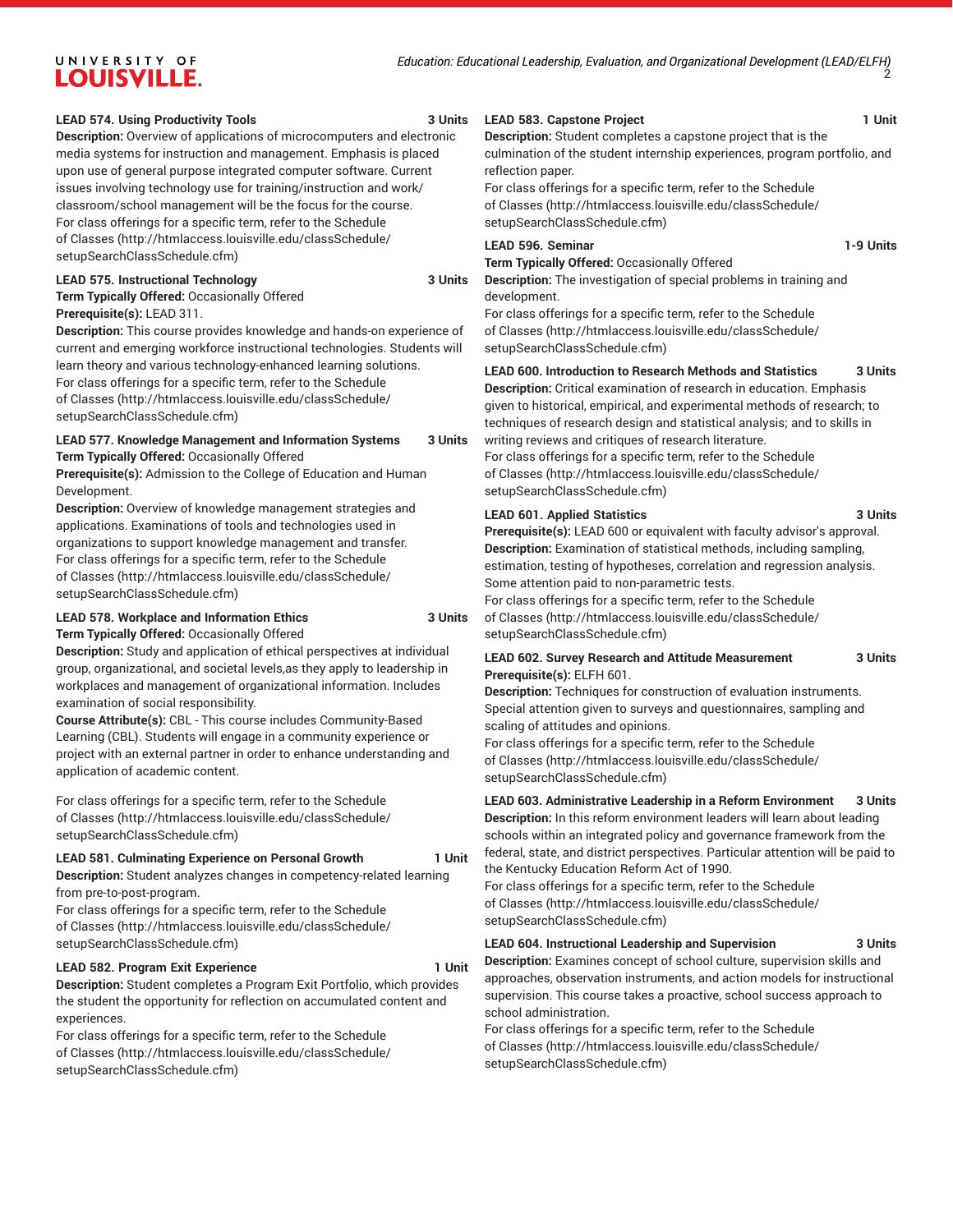#### LEAD 605. Leadership in HROD 3 Units

**Description:** Study of the modern theories of leadership, management, and leadership development. Applied overview of the key concepts and principles of leadership and leadership development.

For class offerings for a specific term, refer to the [Schedule](http://htmlaccess.louisville.edu/classSchedule/setupSearchClassSchedule.cfm) [of Classes \(http://htmlaccess.louisville.edu/classSchedule/](http://htmlaccess.louisville.edu/classSchedule/setupSearchClassSchedule.cfm) [setupSearchClassSchedule.cfm\)](http://htmlaccess.louisville.edu/classSchedule/setupSearchClassSchedule.cfm)

#### **LEAD 606. Program Evaluation 3 Units**

**Description:** Examines the theories, techniques, methods, and program evaluation models currently used in assessing the effectiveness of learning programs and products in educational and other organizational settings.

For class offerings for a specific term, refer to the [Schedule](http://htmlaccess.louisville.edu/classSchedule/setupSearchClassSchedule.cfm) [of Classes \(http://htmlaccess.louisville.edu/classSchedule/](http://htmlaccess.louisville.edu/classSchedule/setupSearchClassSchedule.cfm) [setupSearchClassSchedule.cfm\)](http://htmlaccess.louisville.edu/classSchedule/setupSearchClassSchedule.cfm)

#### **LEAD 607. Principles of Educational Leadership 3 Units**

**Description:** Examines concepts, analytical tools, case material, and organizational theories from the public, business, and educational administration sectors.

**Course Attribute(s):** CBL - This course includes Community-Based Learning (CBL). Students will engage in a community experience or project with an external partner in order to enhance understanding and application of academic content.

For class offerings for a specific term, refer to the [Schedule](http://htmlaccess.louisville.edu/classSchedule/setupSearchClassSchedule.cfm) [of Classes \(http://htmlaccess.louisville.edu/classSchedule/](http://htmlaccess.louisville.edu/classSchedule/setupSearchClassSchedule.cfm) [setupSearchClassSchedule.cfm\)](http://htmlaccess.louisville.edu/classSchedule/setupSearchClassSchedule.cfm)

#### **LEAD 608. K-12 Leadership 3 Units**

**Description:** Examination of critical responsibilities of K-12 educational leaders, including building and system administrators and supervisors, through guided observations outside of class (30% of course time) and through in-class activities (70% of course time). Emphases on processes and skills required in the context of reform in Kentucky and in the nation. For class offerings for a specific term, refer to the [Schedule](http://htmlaccess.louisville.edu/classSchedule/setupSearchClassSchedule.cfm) [of Classes \(http://htmlaccess.louisville.edu/classSchedule/](http://htmlaccess.louisville.edu/classSchedule/setupSearchClassSchedule.cfm) [setupSearchClassSchedule.cfm\)](http://htmlaccess.louisville.edu/classSchedule/setupSearchClassSchedule.cfm)

## **LEAD 609. Internship in Educational Leadership 3 Units**

**Term Typically Offered:** Summer Only **Description:** Students work with mentor principal for a period spanning

year end, summer preparation time, and school starting to gain valuable operational and instructional knowledge and skills.

**Course Attribute(s):** CBL - This course includes Community-Based Learning (CBL). Students will engage in a community experience or project with an external partner in order to enhance understanding and application of academic content.

For class offerings for a specific term, refer to the [Schedule](http://htmlaccess.louisville.edu/classSchedule/setupSearchClassSchedule.cfm) [of Classes \(http://htmlaccess.louisville.edu/classSchedule/](http://htmlaccess.louisville.edu/classSchedule/setupSearchClassSchedule.cfm) [setupSearchClassSchedule.cfm\)](http://htmlaccess.louisville.edu/classSchedule/setupSearchClassSchedule.cfm)

#### **LEAD 610. Collaboration and Communication for Effective Leadership**

**3 Units Description:** A lecture-laboratory course to build student awareness and skills for effective collaborative leadership, communication, decisionmaking, community relations, and group management. For class offerings for a specific term, refer to the [Schedule](http://htmlaccess.louisville.edu/classSchedule/setupSearchClassSchedule.cfm) [of Classes \(http://htmlaccess.louisville.edu/classSchedule/](http://htmlaccess.louisville.edu/classSchedule/setupSearchClassSchedule.cfm) [setupSearchClassSchedule.cfm\)](http://htmlaccess.louisville.edu/classSchedule/setupSearchClassSchedule.cfm)

#### **LEAD 611. Strategic Human Resources 3 Units**

**Description:** Examination of key concepts and principles of strategic human resource management, with special emphasis on the role of HR within the organization. Essential foundational knowledge and skills essential for HR professionals and managers.

**Course Attribute(s):** CBL - This course includes Community-Based Learning (CBL). Students will engage in a community experience or project with an external partner in order to enhance understanding and application of academic content.

For class offerings for a specific term, refer to the [Schedule](http://htmlaccess.louisville.edu/classSchedule/setupSearchClassSchedule.cfm) [of Classes](http://htmlaccess.louisville.edu/classSchedule/setupSearchClassSchedule.cfm) ([http://htmlaccess.louisville.edu/classSchedule/](http://htmlaccess.louisville.edu/classSchedule/setupSearchClassSchedule.cfm) [setupSearchClassSchedule.cfm\)](http://htmlaccess.louisville.edu/classSchedule/setupSearchClassSchedule.cfm)

#### **LEAD 612. Talent Acquisition and Management 3 Units**

**Description:** Theories and techniques of key human resource management functions of HR planning and selection. A systems approach is used to explore HR planning as the managing of supply and demand for labor internal and external to the organization. Multiple strategies are examined for measuring predicted job performance to effectively plan, recruit, and select employees. For class offerings for a specific term, refer to the [Schedule](http://htmlaccess.louisville.edu/classSchedule/setupSearchClassSchedule.cfm) [of Classes](http://htmlaccess.louisville.edu/classSchedule/setupSearchClassSchedule.cfm) ([http://htmlaccess.louisville.edu/classSchedule/](http://htmlaccess.louisville.edu/classSchedule/setupSearchClassSchedule.cfm) [setupSearchClassSchedule.cfm\)](http://htmlaccess.louisville.edu/classSchedule/setupSearchClassSchedule.cfm)

**LEAD 613. Administration and Supervision in Special Education 3 Units Description:** The development, coordination, administration, and supervision of special services for exceptional children. For class offerings for a specific term, refer to the [Schedule](http://htmlaccess.louisville.edu/classSchedule/setupSearchClassSchedule.cfm) [of Classes](http://htmlaccess.louisville.edu/classSchedule/setupSearchClassSchedule.cfm) ([http://htmlaccess.louisville.edu/classSchedule/](http://htmlaccess.louisville.edu/classSchedule/setupSearchClassSchedule.cfm) [setupSearchClassSchedule.cfm\)](http://htmlaccess.louisville.edu/classSchedule/setupSearchClassSchedule.cfm)

#### **LEAD 614. Program and Organization Evaluation 3 Units**

**Description:** Examines program and organization evaluation with emphasis on principles of planning, information systems, evaluation, and decision making .

**Course Attribute(s):** CBL - This course includes Community-Based Learning (CBL). Students will engage in a community experience or project with an external partner in order to enhance understanding and application of academic content.

For class offerings for a specific term, refer to the [Schedule](http://htmlaccess.louisville.edu/classSchedule/setupSearchClassSchedule.cfm) [of Classes](http://htmlaccess.louisville.edu/classSchedule/setupSearchClassSchedule.cfm) ([http://htmlaccess.louisville.edu/classSchedule/](http://htmlaccess.louisville.edu/classSchedule/setupSearchClassSchedule.cfm) [setupSearchClassSchedule.cfm\)](http://htmlaccess.louisville.edu/classSchedule/setupSearchClassSchedule.cfm)

#### **LEAD 615. Human Resource Development Internship 2-8 Units**

**Description:** Supervised professional work experience in activities related to the student's program objectives. Designed to provide experience not possible in the classroom setting.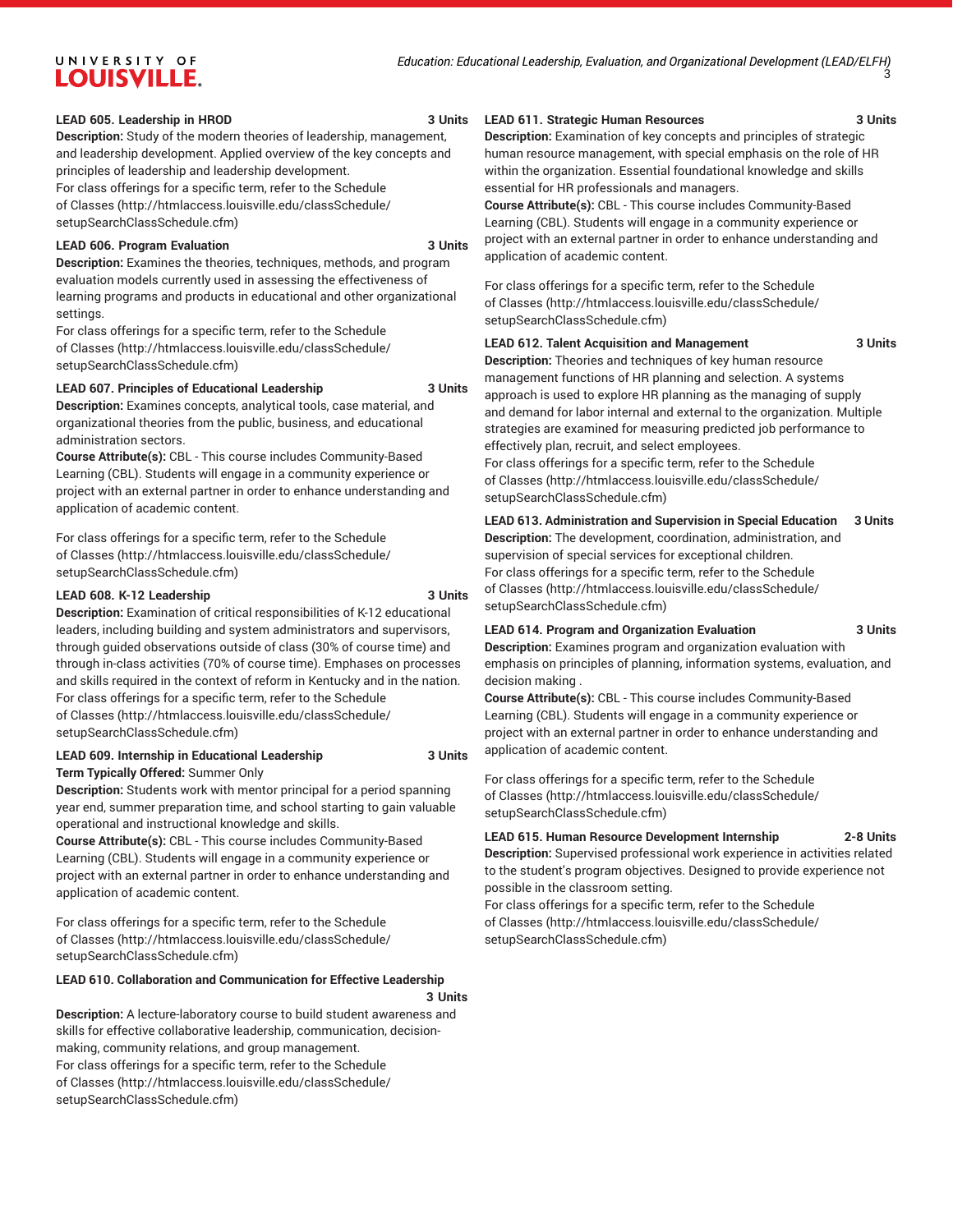#### **LEAD 616. HROD Integrative Capstone 3 Units**

**Description:** Culminating experience that requires integration of research, theory, and practice of human resources and organization development through a fieldwork experience, program portfolio/systematic reflection on past work, and integrative content seminar.

**Course Attribute(s):** CBL - This course includes Community-Based Learning (CBL). Students will engage in a community experience or project with an external partner in order to enhance understanding and application of academic content.

For class offerings for a specific term, refer to the [Schedule](http://htmlaccess.louisville.edu/classSchedule/setupSearchClassSchedule.cfm) [of Classes \(http://htmlaccess.louisville.edu/classSchedule/](http://htmlaccess.louisville.edu/classSchedule/setupSearchClassSchedule.cfm) [setupSearchClassSchedule.cfm\)](http://htmlaccess.louisville.edu/classSchedule/setupSearchClassSchedule.cfm)

#### **LEAD 617. Evidence Based Research in HROD 3 Units**

**Description:** Use and application of evidence-based research in Human Resources and Organizational Development. Emphasis on applying research to organizational decision-making. Includes accessing, interpreting, critiquing,and synthesizing research.

For class offerings for a specific term, refer to the [Schedule](http://htmlaccess.louisville.edu/classSchedule/setupSearchClassSchedule.cfm) [of Classes \(http://htmlaccess.louisville.edu/classSchedule/](http://htmlaccess.louisville.edu/classSchedule/setupSearchClassSchedule.cfm) [setupSearchClassSchedule.cfm\)](http://htmlaccess.louisville.edu/classSchedule/setupSearchClassSchedule.cfm)

#### **LEAD 620. Education Law and Policy Review in P-12 Education 3 Units Term Typically Offered:** Fall Only

**Description:** Examination of constitutional, statutory, regulatory and policy provisions, and court decisions affecting P-12 educational leadership.

For class offerings for a specific term, refer to the [Schedule](http://htmlaccess.louisville.edu/classSchedule/setupSearchClassSchedule.cfm) [of Classes \(http://htmlaccess.louisville.edu/classSchedule/](http://htmlaccess.louisville.edu/classSchedule/setupSearchClassSchedule.cfm) [setupSearchClassSchedule.cfm\)](http://htmlaccess.louisville.edu/classSchedule/setupSearchClassSchedule.cfm)

#### **LEAD 622. Fiscal and Human Resources in P-12 Education 3 Units Term Typically Offered:** Fall Only

**Description:** Study of laws, practices, and procedures related to utilizing human and financial resources to equitably improve student achievement at the school level.

For class offerings for a specific term, refer to the [Schedule](http://htmlaccess.louisville.edu/classSchedule/setupSearchClassSchedule.cfm) [of Classes \(http://htmlaccess.louisville.edu/classSchedule/](http://htmlaccess.louisville.edu/classSchedule/setupSearchClassSchedule.cfm) [setupSearchClassSchedule.cfm\)](http://htmlaccess.louisville.edu/classSchedule/setupSearchClassSchedule.cfm)

#### **LEAD 623. Special Problems in Leading Instructional Improvements**

**Prerequisite(s):** Consent of instructor.

**Description:** Provides skills for persons engaged in instructional leadership who desire to investigate and/or develop specific functional programs for the purpose of improving instruction. For class offerings for a specific term, refer to the [Schedule](http://htmlaccess.louisville.edu/classSchedule/setupSearchClassSchedule.cfm) [of Classes \(http://htmlaccess.louisville.edu/classSchedule/](http://htmlaccess.louisville.edu/classSchedule/setupSearchClassSchedule.cfm) [setupSearchClassSchedule.cfm\)](http://htmlaccess.louisville.edu/classSchedule/setupSearchClassSchedule.cfm)

#### **LEAD 624. Global Human Resources Development 3 Units Term Typically Offered:** Summer Only

**Prerequisite(s):** Application to the CEHD International Learning Program. **Description:** Leadership and human resources development processes at the individual, group, organizational, and global levels are examined from a cross-cultural perceptive. Emphasis in placed on the assessment, challenge, and support activities conductive to developing global leadership skills and awareness in a variety of organizational and cultural contexts.

For class offerings for a specific term, refer to the [Schedule](http://htmlaccess.louisville.edu/classSchedule/setupSearchClassSchedule.cfm) [of Classes \(http://htmlaccess.louisville.edu/classSchedule/](http://htmlaccess.louisville.edu/classSchedule/setupSearchClassSchedule.cfm) [setupSearchClassSchedule.cfm\)](http://htmlaccess.louisville.edu/classSchedule/setupSearchClassSchedule.cfm)

#### **LEAD 625. History of American Education 3 Units**

**Description:** Examination of the function of educational processes in the context of American political, economic, and social history. **Note:** Previously cross-listed with HIST 625.

For class offerings for a specific term, refer to the [Schedule](http://htmlaccess.louisville.edu/classSchedule/setupSearchClassSchedule.cfm) [of Classes](http://htmlaccess.louisville.edu/classSchedule/setupSearchClassSchedule.cfm) ([http://htmlaccess.louisville.edu/classSchedule/](http://htmlaccess.louisville.edu/classSchedule/setupSearchClassSchedule.cfm) [setupSearchClassSchedule.cfm\)](http://htmlaccess.louisville.edu/classSchedule/setupSearchClassSchedule.cfm)

#### **LEAD 629. Youth and Adults with Special Needs in Career and Technical Education 3 Units**

**Description:** Emphasis on integrating instructional and/or management activities to assist disadvantaged and handicapped persons enrolled in occupational education programs.

For class offerings for a specific term, refer to the [Schedule](http://htmlaccess.louisville.edu/classSchedule/setupSearchClassSchedule.cfm) [of Classes](http://htmlaccess.louisville.edu/classSchedule/setupSearchClassSchedule.cfm) ([http://htmlaccess.louisville.edu/classSchedule/](http://htmlaccess.louisville.edu/classSchedule/setupSearchClassSchedule.cfm) [setupSearchClassSchedule.cfm\)](http://htmlaccess.louisville.edu/classSchedule/setupSearchClassSchedule.cfm)

### **LEAD 630. The School in the American Social Order 3 Units**

**Description:** Examination of the school as a social institution, with emphasis on the interrelationship of the school with other social, political, and economic organizations.

For class offerings for a specific term, refer to the [Schedule](http://htmlaccess.louisville.edu/classSchedule/setupSearchClassSchedule.cfm) [of Classes](http://htmlaccess.louisville.edu/classSchedule/setupSearchClassSchedule.cfm) ([http://htmlaccess.louisville.edu/classSchedule/](http://htmlaccess.louisville.edu/classSchedule/setupSearchClassSchedule.cfm) [setupSearchClassSchedule.cfm\)](http://htmlaccess.louisville.edu/classSchedule/setupSearchClassSchedule.cfm)

**LEAD 631. Performance Management and Rewards 3 Units**

**Description:** Theories and techniques of the key human resource functions of performance management, benefits, and compensation. Focus on using performance management and total rewards to achieve individual and organizational performance.

For class offerings for a specific term, refer to the [Schedule](http://htmlaccess.louisville.edu/classSchedule/setupSearchClassSchedule.cfm) [of Classes](http://htmlaccess.louisville.edu/classSchedule/setupSearchClassSchedule.cfm) ([http://htmlaccess.louisville.edu/classSchedule/](http://htmlaccess.louisville.edu/classSchedule/setupSearchClassSchedule.cfm) [setupSearchClassSchedule.cfm\)](http://htmlaccess.louisville.edu/classSchedule/setupSearchClassSchedule.cfm)

#### **LEAD 632. Ethics and Social Responsibilty in the Workplace and Education 3 Units**

**Description:** To identify moral and ethical issues in the workplace and education by applying critical thinking and analysis processes to ethical dilemmas.

For class offerings for a specific term, refer to the [Schedule](http://htmlaccess.louisville.edu/classSchedule/setupSearchClassSchedule.cfm) [of Classes](http://htmlaccess.louisville.edu/classSchedule/setupSearchClassSchedule.cfm) ([http://htmlaccess.louisville.edu/classSchedule/](http://htmlaccess.louisville.edu/classSchedule/setupSearchClassSchedule.cfm) [setupSearchClassSchedule.cfm\)](http://htmlaccess.louisville.edu/classSchedule/setupSearchClassSchedule.cfm)

#### **LEAD 633. Systems and Structures for School Improvement 3 Units Term Typically Offered:** Fall Only

**Description:** Candidates learn the functions of operational vision and mission, school improvement tools and processes, procedures and structures. Attention is given to the accreditation tools in use in Kentucky as well as the tools for state required diagnostic reviews for underperforming schools.

For class offerings for a specific term, refer to the [Schedule](http://htmlaccess.louisville.edu/classSchedule/setupSearchClassSchedule.cfm) [of Classes](http://htmlaccess.louisville.edu/classSchedule/setupSearchClassSchedule.cfm) ([http://htmlaccess.louisville.edu/classSchedule/](http://htmlaccess.louisville.edu/classSchedule/setupSearchClassSchedule.cfm) [setupSearchClassSchedule.cfm\)](http://htmlaccess.louisville.edu/classSchedule/setupSearchClassSchedule.cfm)

**1-6 Units**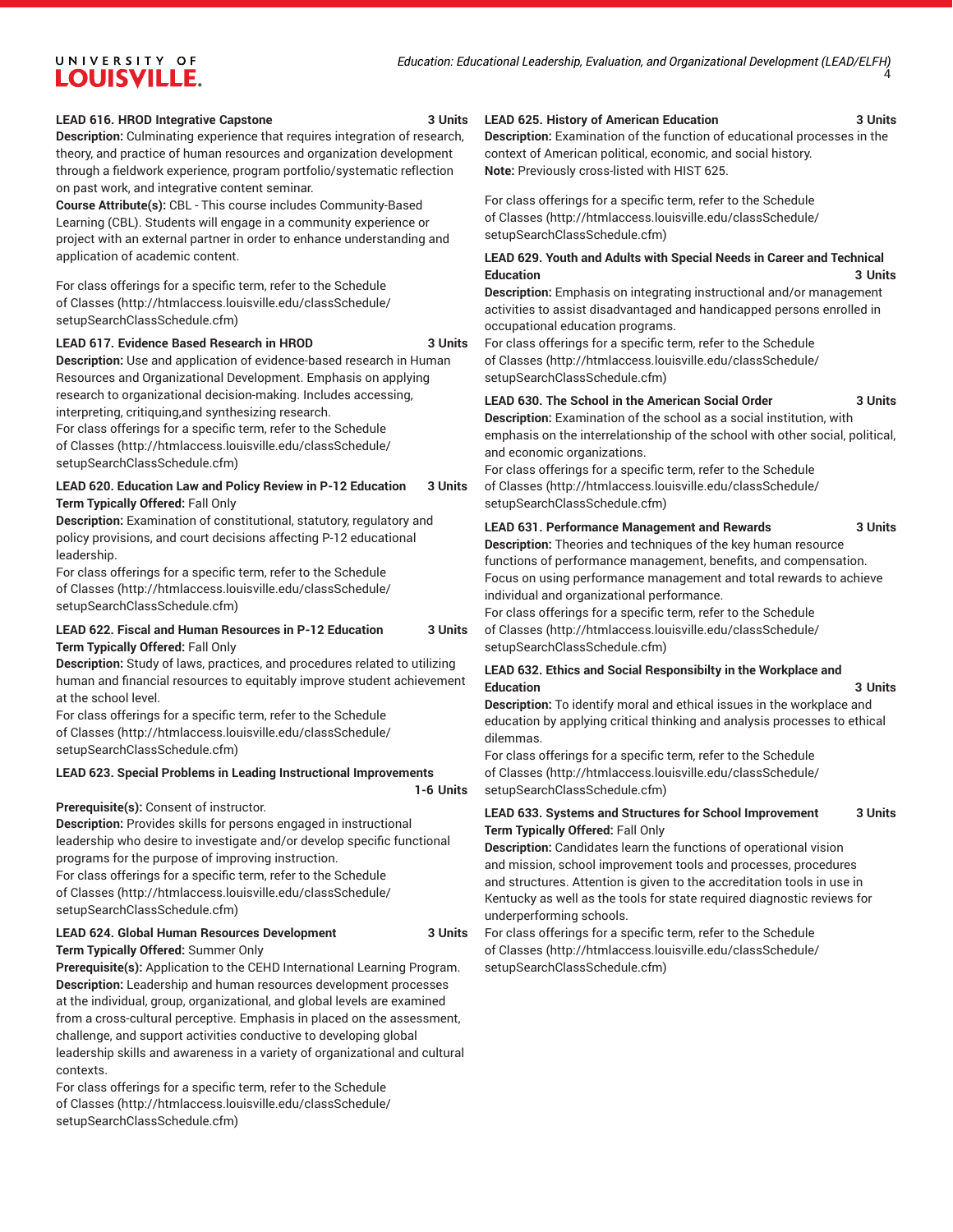### **LEAD 634. FUNDAMENTALS OF SCHOOL LEADERSHIP 3 Units**

#### **Term Typically Offered:** Fall Only

**Description:** In this course for certification as a school leader, candidates examine the education leaders' responsibility for planning, implementing, monitoring, and evaluating assessment, curriculum, and instruction through an examination of their personal leadership skills and dispositions and planning for personal growth in their leadership ability across the duration of the degree program.

For class offerings for a specific term, refer to the [Schedule](http://htmlaccess.louisville.edu/classSchedule/setupSearchClassSchedule.cfm) [of Classes \(http://htmlaccess.louisville.edu/classSchedule/](http://htmlaccess.louisville.edu/classSchedule/setupSearchClassSchedule.cfm) [setupSearchClassSchedule.cfm\)](http://htmlaccess.louisville.edu/classSchedule/setupSearchClassSchedule.cfm)

#### **LEAD 635. Building and Sustaining Professional Learning Communities**

#### **Term Typically Offered:** Spring Only

**Description:** Analysis, research, and planning to gain the ability to transform a school into a Professional Learning Community where teachers and staff develop systems of instruction, intervention, and extension to meet the learning needs of all students.

**Course Attribute(s):** CBL - This course includes Community-Based Learning (CBL). Students will engage in a community experience or project with an external partner in order to enhance understanding and application of academic content.

For class offerings for a specific term, refer to the [Schedule](http://htmlaccess.louisville.edu/classSchedule/setupSearchClassSchedule.cfm) [of Classes \(http://htmlaccess.louisville.edu/classSchedule/](http://htmlaccess.louisville.edu/classSchedule/setupSearchClassSchedule.cfm) [setupSearchClassSchedule.cfm\)](http://htmlaccess.louisville.edu/classSchedule/setupSearchClassSchedule.cfm)

#### **LEAD 636. Creating Equitable & Reliable Learning Environments 3 Units Term Typically Offered:** Spring Only

**Description:** Candidates develop collaborative leadership skills and knowledge about school culture, learning communities supporting teachers and students, and professional ethics.

For class offerings for a specific term, refer to the [Schedule](http://htmlaccess.louisville.edu/classSchedule/setupSearchClassSchedule.cfm) [of Classes \(http://htmlaccess.louisville.edu/classSchedule/](http://htmlaccess.louisville.edu/classSchedule/setupSearchClassSchedule.cfm) [setupSearchClassSchedule.cfm\)](http://htmlaccess.louisville.edu/classSchedule/setupSearchClassSchedule.cfm)

#### **LEAD 637. Ensuring High Performance School and Community Engagement 3 Units**

**3 Units**

#### **Term Typically Offered:** Summer Only

**Description:** Candidates learn the functions for identifying, engaging, and deploying school and community resources in the service of supporting student learning outcomes.

**Course Attribute(s):** CBL - This course includes Community-Based Learning (CBL). Students will engage in a community experience or project with an external partner in order to enhance understanding and application of academic content.

For class offerings for a specific term, refer to the [Schedule](http://htmlaccess.louisville.edu/classSchedule/setupSearchClassSchedule.cfm) [of Classes \(http://htmlaccess.louisville.edu/classSchedule/](http://htmlaccess.louisville.edu/classSchedule/setupSearchClassSchedule.cfm) [setupSearchClassSchedule.cfm\)](http://htmlaccess.louisville.edu/classSchedule/setupSearchClassSchedule.cfm)

## **LEAD 639. District Management: Creating Sustainable Systems 3 Units Term Typically Offered:** Fall Only

### **Prerequisite(s):** LEAD 649.

**Description:** This course focuses on the responsibilities of the school district superintendent with an emphasis on managerial leadership, including strategic planning, district budget, human resources management, facilities, communication, policy management, and legal issues. Students must be admitted to the Superintendent Certification Program prior to enrollment.

For class offerings for a specific term, refer to the [Schedule](http://htmlaccess.louisville.edu/classSchedule/setupSearchClassSchedule.cfm) [of Classes \(http://htmlaccess.louisville.edu/classSchedule/](http://htmlaccess.louisville.edu/classSchedule/setupSearchClassSchedule.cfm) [setupSearchClassSchedule.cfm\)](http://htmlaccess.louisville.edu/classSchedule/setupSearchClassSchedule.cfm)

#### **LEAD 640. Developing a Philosophy of Education 3 Units**

**Description:** Study of philosophic assumptions and principles governing the American school and the application of these assumptions and principles to practical problems of learning, teaching, and administration. For class offerings for a specific term, refer to the [Schedule](http://htmlaccess.louisville.edu/classSchedule/setupSearchClassSchedule.cfm) [of Classes](http://htmlaccess.louisville.edu/classSchedule/setupSearchClassSchedule.cfm) ([http://htmlaccess.louisville.edu/classSchedule/](http://htmlaccess.louisville.edu/classSchedule/setupSearchClassSchedule.cfm) [setupSearchClassSchedule.cfm\)](http://htmlaccess.louisville.edu/classSchedule/setupSearchClassSchedule.cfm)

### **LEAD 641. Graduate Seminar: Leadership, Foundations and Human Resource Education 1-4 Units**

**Description:** Detailed discussion of new and emerging themes in Leadership, Foundations and Human Resource Education. For class offerings for a specific term, refer to the [Schedule](http://htmlaccess.louisville.edu/classSchedule/setupSearchClassSchedule.cfm) [of Classes](http://htmlaccess.louisville.edu/classSchedule/setupSearchClassSchedule.cfm) ([http://htmlaccess.louisville.edu/classSchedule/](http://htmlaccess.louisville.edu/classSchedule/setupSearchClassSchedule.cfm) [setupSearchClassSchedule.cfm\)](http://htmlaccess.louisville.edu/classSchedule/setupSearchClassSchedule.cfm)

#### **LEAD 649. District Leadership: The Contemporary Superintendent 3 Units Term Typically Offered:** Spring Only

**Prerequisite(s):** Applied to the superintendent certification program. **Description:** This course focuses on the responsibilities of the school district superintendent, with an emphasis on the development and growth of the superintendency student in the area of leadership as it relates to continuous district improvement. Students must have applied to the Superintendent Certification Program prior to enrollment. For class offerings for a specific term, refer to the [Schedule](http://htmlaccess.louisville.edu/classSchedule/setupSearchClassSchedule.cfm) [of Classes](http://htmlaccess.louisville.edu/classSchedule/setupSearchClassSchedule.cfm) ([http://htmlaccess.louisville.edu/classSchedule/](http://htmlaccess.louisville.edu/classSchedule/setupSearchClassSchedule.cfm) [setupSearchClassSchedule.cfm\)](http://htmlaccess.louisville.edu/classSchedule/setupSearchClassSchedule.cfm)

#### LEAD 659. Planning 3 Units

**Description:** Focuses on the development of planning, implementation, and leadership skills needed to direct strategic decision-making. For class offerings for a specific term, refer to the [Schedule](http://htmlaccess.louisville.edu/classSchedule/setupSearchClassSchedule.cfm) [of Classes](http://htmlaccess.louisville.edu/classSchedule/setupSearchClassSchedule.cfm) ([http://htmlaccess.louisville.edu/classSchedule/](http://htmlaccess.louisville.edu/classSchedule/setupSearchClassSchedule.cfm) [setupSearchClassSchedule.cfm\)](http://htmlaccess.louisville.edu/classSchedule/setupSearchClassSchedule.cfm)

#### **LEAD 660. Diversity and Inclusion 3 Units Term Typically Offered:** Fall, Spring

**Description:** Focuses on concepts of diversity and inclusion in organizations, and the changing demographics of our society, especially related to race and culture, gender, age, disability, sexual orientation and socio economic status. This course emphasizes the implications of these factors for effective management in human resources and organizations in general.

For class offerings for a specific term, refer to the [Schedule](http://htmlaccess.louisville.edu/classSchedule/setupSearchClassSchedule.cfm) [of Classes](http://htmlaccess.louisville.edu/classSchedule/setupSearchClassSchedule.cfm) ([http://htmlaccess.louisville.edu/classSchedule/](http://htmlaccess.louisville.edu/classSchedule/setupSearchClassSchedule.cfm) [setupSearchClassSchedule.cfm\)](http://htmlaccess.louisville.edu/classSchedule/setupSearchClassSchedule.cfm)

#### **LEAD 661. Adult & Organizational Learning 3 Units**

**Description:** Psychology applied to adult learning and organizational settings. Examines learning from both individual/team and organizational levels. Utilization of theories to increase individual and organizational performance through sustained and effective learning. For class offerings for a specific term, refer to the [Schedule](http://htmlaccess.louisville.edu/classSchedule/setupSearchClassSchedule.cfm) [of Classes](http://htmlaccess.louisville.edu/classSchedule/setupSearchClassSchedule.cfm) ([http://htmlaccess.louisville.edu/classSchedule/](http://htmlaccess.louisville.edu/classSchedule/setupSearchClassSchedule.cfm) [setupSearchClassSchedule.cfm\)](http://htmlaccess.louisville.edu/classSchedule/setupSearchClassSchedule.cfm)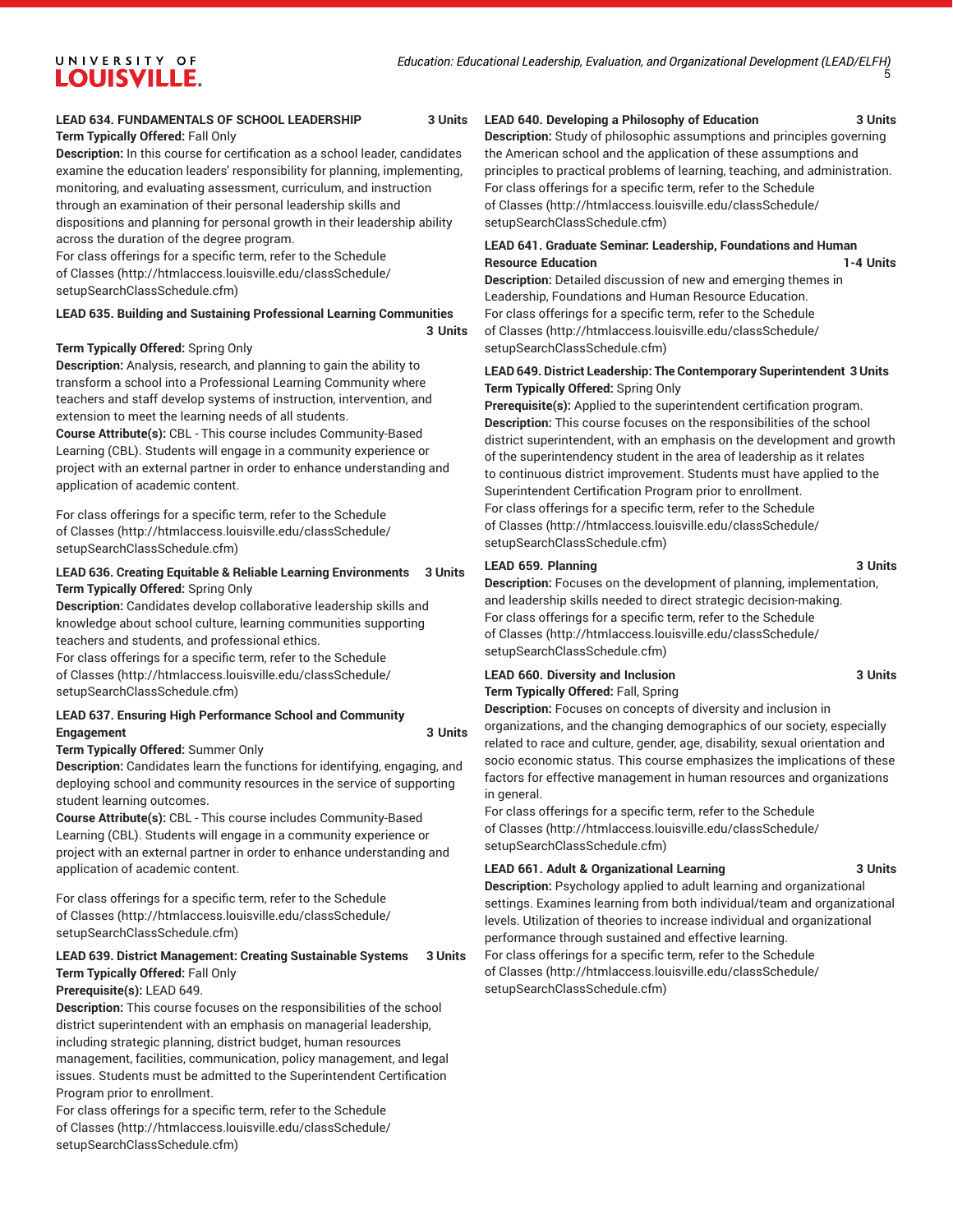#### **LEAD 662. Organizational Analysis 3 Units**

**Description:** Examination of the process and techniques used to conduct an organizational analysis in order to identify societal, organizational, departmental and individual performance needs.

**Course Attribute(s):** CBL - This course includes Community-Based Learning (CBL). Students will engage in a community experience or project with an external partner in order to enhance understanding and application of academic content.

For class offerings for a specific term, refer to the [Schedule](http://htmlaccess.louisville.edu/classSchedule/setupSearchClassSchedule.cfm) [of Classes \(http://htmlaccess.louisville.edu/classSchedule/](http://htmlaccess.louisville.edu/classSchedule/setupSearchClassSchedule.cfm) [setupSearchClassSchedule.cfm\)](http://htmlaccess.louisville.edu/classSchedule/setupSearchClassSchedule.cfm)

#### **LEAD 663. Methods of Facilitation 3 Units**

**Description:** Development of the presentation skills needed to conduct training programs in non-school settings. Focus placed upon the difference between teaching and facilitation of adult learning. For class offerings for a specific term, refer to the [Schedule](http://htmlaccess.louisville.edu/classSchedule/setupSearchClassSchedule.cfm) [of Classes \(http://htmlaccess.louisville.edu/classSchedule/](http://htmlaccess.louisville.edu/classSchedule/setupSearchClassSchedule.cfm) [setupSearchClassSchedule.cfm\)](http://htmlaccess.louisville.edu/classSchedule/setupSearchClassSchedule.cfm)

## **LEAD 664. Organizational Change and Consulting 3 Units**

**Description:** Study of the organization as a system, how organizations change, and the role of the internal or external consultant in facilitating change.

**Course Attribute(s):** CBL - This course includes Community-Based Learning (CBL). Students will engage in a community experience or project with an external partner in order to enhance understanding and application of academic content.

For class offerings for a specific term, refer to the [Schedule](http://htmlaccess.louisville.edu/classSchedule/setupSearchClassSchedule.cfm) [of Classes \(http://htmlaccess.louisville.edu/classSchedule/](http://htmlaccess.louisville.edu/classSchedule/setupSearchClassSchedule.cfm) [setupSearchClassSchedule.cfm\)](http://htmlaccess.louisville.edu/classSchedule/setupSearchClassSchedule.cfm)

## **LEAD 665. Foundations of Health Professions Education 3 Units**

**Prerequisite(s):** Enrollment limited to students in a Health Professions Education graduate program (academic plan codes HRODMS HPE and HLTHCHP).

**Description:** This course provides a solid foundation to the profession of health education through a focus on professional roles and responsibilities, ethics and cultural competence, leadership and collaboration, and the adult learner. Additionally, as an introduction to the profession, this course includes an overview of teaching and learning in health professions education, instructional strategies, assessment, evidence-based practice and research.

For class offerings for a specific term, refer to the [Schedule](http://htmlaccess.louisville.edu/classSchedule/setupSearchClassSchedule.cfm) [of Classes \(http://htmlaccess.louisville.edu/classSchedule/](http://htmlaccess.louisville.edu/classSchedule/setupSearchClassSchedule.cfm) [setupSearchClassSchedule.cfm\)](http://htmlaccess.louisville.edu/classSchedule/setupSearchClassSchedule.cfm)

#### **LEAD 666. Program Development & Assessment in Higher Education**

**3 Units**

**Description:** Analysis and application of organizational/situational analysis and needs, and organizational responses through program design, development, implementation, student assessment measurements, and evaluation.

For class offerings for a specific term, refer to the [Schedule](http://htmlaccess.louisville.edu/classSchedule/setupSearchClassSchedule.cfm) [of Classes \(http://htmlaccess.louisville.edu/classSchedule/](http://htmlaccess.louisville.edu/classSchedule/setupSearchClassSchedule.cfm) [setupSearchClassSchedule.cfm\)](http://htmlaccess.louisville.edu/classSchedule/setupSearchClassSchedule.cfm)

#### **LEAD 667. Instructional Planning for Student Learning and Achievement 3 Units**

**Term Typically Offered:** Fall, Summer

**Prerequisite(s):** LEAD 649 and LEAD 639.

**Description:** Focuses on the responsibilities of the school district superintendent as they relate to improving student achievement through instructional leadership including Board policy, Professional Learning Communities, academic and emotional support systems, monitoring systems of instruction, professional development, personalized learning, engagement with parents and community, and a focus on equity. For class offerings for a specific term, refer to the [Schedule](http://htmlaccess.louisville.edu/classSchedule/setupSearchClassSchedule.cfm) [of Classes](http://htmlaccess.louisville.edu/classSchedule/setupSearchClassSchedule.cfm) ([http://htmlaccess.louisville.edu/classSchedule/](http://htmlaccess.louisville.edu/classSchedule/setupSearchClassSchedule.cfm) [setupSearchClassSchedule.cfm\)](http://htmlaccess.louisville.edu/classSchedule/setupSearchClassSchedule.cfm)

#### LEAD 668. Academic Advising **3 Units** 3 Units

**Description:** Focuses on the history, foundation, and professional practices of academic advising as an essential component of student persistence and success at postsecondary institutions. For class offerings for a specific term, refer to the [Schedule](http://htmlaccess.louisville.edu/classSchedule/setupSearchClassSchedule.cfm) [of Classes](http://htmlaccess.louisville.edu/classSchedule/setupSearchClassSchedule.cfm) ([http://htmlaccess.louisville.edu/classSchedule/](http://htmlaccess.louisville.edu/classSchedule/setupSearchClassSchedule.cfm) [setupSearchClassSchedule.cfm\)](http://htmlaccess.louisville.edu/classSchedule/setupSearchClassSchedule.cfm)

#### **LEAD 670. Instructional Strategies 3 Units**

**Description:** In this course, we will focus on what scholarly research can tell us about why we set up learning experiences the way that we do, as well as how we can apply these research findings in the contexts and situations where you are interacting with students. We will also examine the roadblocks that arise in implementing research-based plans and practices, and practice problem-solving to work around these roadblocks. We will also explore ways to critique and evaluate instructional plans and interactions, as well as ways of using these critiques and evaluations to improve instructional design, teaching, and learning.

For class offerings for a specific term, refer to the [Schedule](http://htmlaccess.louisville.edu/classSchedule/setupSearchClassSchedule.cfm) [of Classes](http://htmlaccess.louisville.edu/classSchedule/setupSearchClassSchedule.cfm) ([http://htmlaccess.louisville.edu/classSchedule/](http://htmlaccess.louisville.edu/classSchedule/setupSearchClassSchedule.cfm) [setupSearchClassSchedule.cfm\)](http://htmlaccess.louisville.edu/classSchedule/setupSearchClassSchedule.cfm)

#### **LEAD 671. Performance Improvement 3 Units**

**Description:** Provides knowledge and skills to move from analysis of performance problems to identifying ,selecting,and developing interventions that improve performance of individuals, groups, and organizations to achieve organizational goals.

**Course Attribute(s):** CBL - This course includes Community-Based Learning (CBL). Students will engage in a community experience or project with an external partner in order to enhance understanding and application of academic content.

For class offerings for a specific term, refer to the [Schedule](http://htmlaccess.louisville.edu/classSchedule/setupSearchClassSchedule.cfm) [of Classes](http://htmlaccess.louisville.edu/classSchedule/setupSearchClassSchedule.cfm) ([http://htmlaccess.louisville.edu/classSchedule/](http://htmlaccess.louisville.edu/classSchedule/setupSearchClassSchedule.cfm) [setupSearchClassSchedule.cfm\)](http://htmlaccess.louisville.edu/classSchedule/setupSearchClassSchedule.cfm)

#### **LEAD 672. Instructional Design and Development 3 Units**

**Description:** Emphasizes systematic processes for the design and development of instruction with application to education and training. Current theory and research on instructional design and development, in accordance with principles of teaching and learning. **Course Attribute(s):** CBL - This course includes Community-Based Learning (CBL). Students will engage in a community experience or

project with an external partner in order to enhance understanding and application of academic content.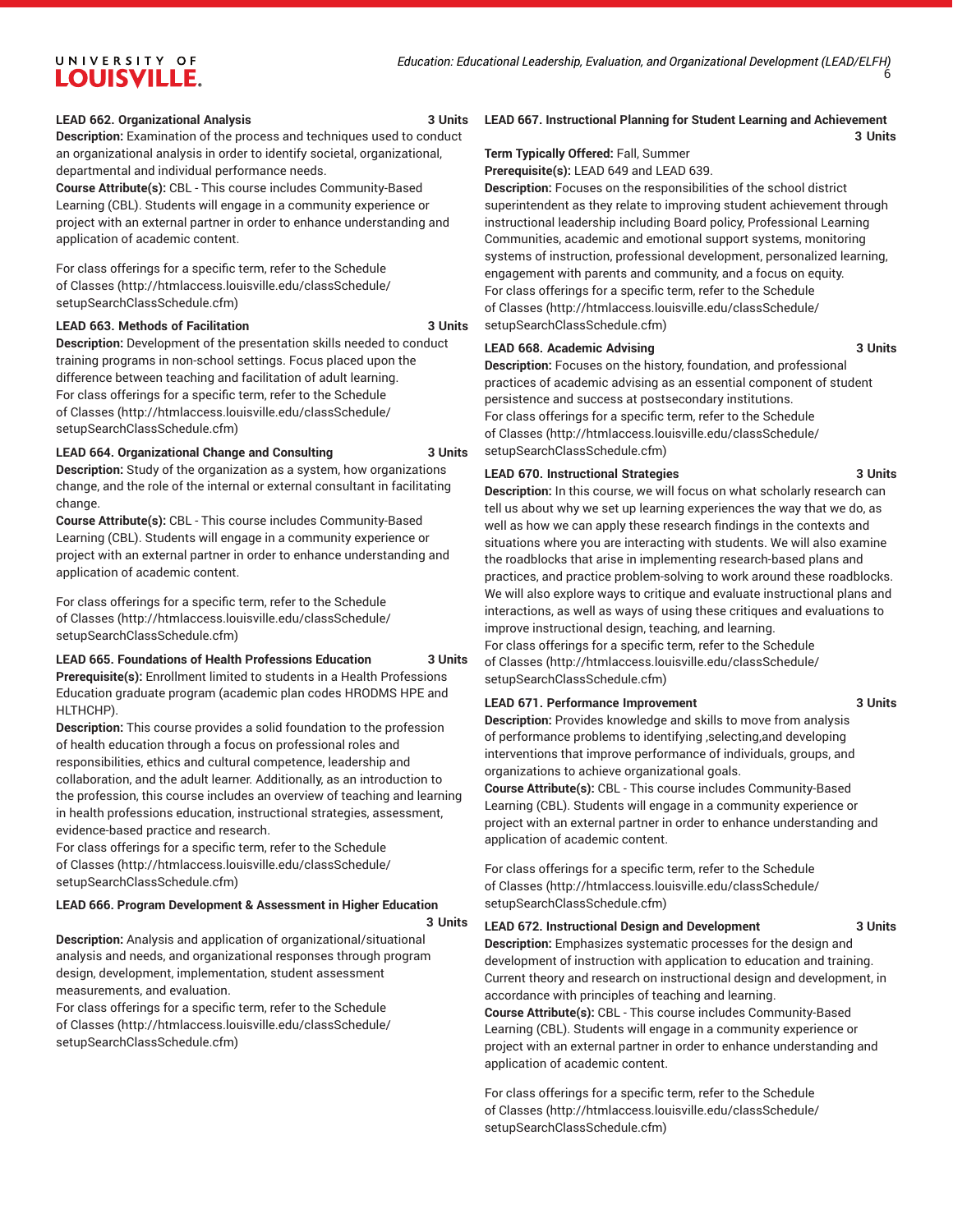#### **LEAD 673. e-Learning Design and Development 3 Units**

**Prerequisite(s):** LEAD 672 or equivalent instructional design skills. **Description:** Techniques and tools for designing, developing and delivering e-Learning.

For class offerings for a specific term, refer to the [Schedule](http://htmlaccess.louisville.edu/classSchedule/setupSearchClassSchedule.cfm) [of Classes \(http://htmlaccess.louisville.edu/classSchedule/](http://htmlaccess.louisville.edu/classSchedule/setupSearchClassSchedule.cfm) [setupSearchClassSchedule.cfm\)](http://htmlaccess.louisville.edu/classSchedule/setupSearchClassSchedule.cfm)

#### **LEAD 674. Advanced Leadership Theory 3 Units**

**Description:** Participants will explore and develop an understanding of both classical and contemporary leadership theory. Theory and research will be integrated as a means to better understand the emergence of leadership, its practice as an art, and its application in contemporary practice within organizational settings. Critical perspectives on the topic will be discussed and reflected upon. Deep understanding of theory to practice will be covered.

**Course Attribute(s):** CBL - This course includes Community-Based Learning (CBL). Students will engage in a community experience or project with an external partner in order to enhance understanding and application of academic content.

For class offerings for a specific term, refer to the [Schedule](http://htmlaccess.louisville.edu/classSchedule/setupSearchClassSchedule.cfm) [of Classes \(http://htmlaccess.louisville.edu/classSchedule/](http://htmlaccess.louisville.edu/classSchedule/setupSearchClassSchedule.cfm) [setupSearchClassSchedule.cfm\)](http://htmlaccess.louisville.edu/classSchedule/setupSearchClassSchedule.cfm)

#### **LEAD 675. Teaching and Learning in Health Professions Education**

#### **3 Units**

**Prerequisite(s):** Enrollment limited to students in a Health Professions Education graduate program (academic plan codes HRODMS HPE and HLTHCHP).

**Description:** This course introduces the principles and theories of teaching and learning within health professions education. Within a health context, this course will cover planning and preparing to teach, student motivation and engagement, and assessing the teaching-learning environment.

For class offerings for a specific term, refer to the [Schedule](http://htmlaccess.louisville.edu/classSchedule/setupSearchClassSchedule.cfm) [of Classes \(http://htmlaccess.louisville.edu/classSchedule/](http://htmlaccess.louisville.edu/classSchedule/setupSearchClassSchedule.cfm) [setupSearchClassSchedule.cfm\)](http://htmlaccess.louisville.edu/classSchedule/setupSearchClassSchedule.cfm)

### **LEAD 676. Instructional Strategies in Health Professions Education**

#### **3 Units**

**Prerequisite(s):** Enrollment limited to students in a Health Professions Education graduate program (academic plan codes HRODMS HPE and HLTHCHP).

**Description:** This course is designed to facilitate understanding of instructional strategies and their effective application in the classroom and clinical settings. Through a hands-on approach to learning, participants will learn to apply effective strategies that stimulate critical thinking and creativity, and promote cooperative learning. Teaching methods to be covered include presentation and facilitation skills, teaching at the bedside, appropriate use of instructional technology, and assessment of teaching effectiveness.

For class offerings for a specific term, refer to the [Schedule](http://htmlaccess.louisville.edu/classSchedule/setupSearchClassSchedule.cfm) [of Classes \(http://htmlaccess.louisville.edu/classSchedule/](http://htmlaccess.louisville.edu/classSchedule/setupSearchClassSchedule.cfm) [setupSearchClassSchedule.cfm\)](http://htmlaccess.louisville.edu/classSchedule/setupSearchClassSchedule.cfm)

#### **LEAD 677. Technical Support Skills 3 Units**

**Prerequisite(s):** Ability to use word processor software and e-mail. **Description:** Overview of the evaluation, purchase, installation and ongoing management and maintenance of computer systems and related software for instruction and staff productivity.

For class offerings for a specific term, refer to the [Schedule](http://htmlaccess.louisville.edu/classSchedule/setupSearchClassSchedule.cfm) [of Classes \(http://htmlaccess.louisville.edu/classSchedule/](http://htmlaccess.louisville.edu/classSchedule/setupSearchClassSchedule.cfm) [setupSearchClassSchedule.cfm\)](http://htmlaccess.louisville.edu/classSchedule/setupSearchClassSchedule.cfm)

#### **LEAD 678. American College and University 3 Units**

**Description:** Examination of historical development of the American college, community college, and university, including major ideas and concepts underlying these developments and major problems affecting present institutions of higher learning.

For class offerings for a specific term, refer to the [Schedule](http://htmlaccess.louisville.edu/classSchedule/setupSearchClassSchedule.cfm) [of Classes](http://htmlaccess.louisville.edu/classSchedule/setupSearchClassSchedule.cfm) ([http://htmlaccess.louisville.edu/classSchedule/](http://htmlaccess.louisville.edu/classSchedule/setupSearchClassSchedule.cfm) [setupSearchClassSchedule.cfm\)](http://htmlaccess.louisville.edu/classSchedule/setupSearchClassSchedule.cfm)

### **LEAD 679. Systems for Change: Continuous School Improvement-A Clinical Practicum 3 Units**

**Grading Basis:** Pass/Fail **Term Typically Offered:** Fall, Summer

**Prerequisite(s):** LEAD 639, LEAD 649, and LEAD 667.

**Description:** This course requires the students to further explore the multiple dimensions of the superintendency, including responsibilities related to culturally responsive leadership, external development leadership, and micropolitical leadership. This is the final course in the four-course sequence leading to certification as superintendent. This course is designed as a clinical practicum with the majority of time spent working in a school district with the mentoring superintendent on the culminating capstone experience.

**Course Attribute(s):** CBL - This course includes Community-Based Learning (CBL). Students will engage in a community experience or project with an external partner in order to enhance understanding and application of academic content.

For class offerings for a specific term, refer to the [Schedule](http://htmlaccess.louisville.edu/classSchedule/setupSearchClassSchedule.cfm) [of Classes](http://htmlaccess.louisville.edu/classSchedule/setupSearchClassSchedule.cfm) ([http://htmlaccess.louisville.edu/classSchedule/](http://htmlaccess.louisville.edu/classSchedule/setupSearchClassSchedule.cfm) [setupSearchClassSchedule.cfm\)](http://htmlaccess.louisville.edu/classSchedule/setupSearchClassSchedule.cfm)

#### **LEAD 680. Legal Issues in Postsecondary Education 3 Units**

**Description:** Examination of constitutional and statutory provisions and court decisions affecting educational leadership in post secondary education.

For class offerings for a specific term, refer to the [Schedule](http://htmlaccess.louisville.edu/classSchedule/setupSearchClassSchedule.cfm) [of Classes](http://htmlaccess.louisville.edu/classSchedule/setupSearchClassSchedule.cfm) ([http://htmlaccess.louisville.edu/classSchedule/](http://htmlaccess.louisville.edu/classSchedule/setupSearchClassSchedule.cfm) [setupSearchClassSchedule.cfm\)](http://htmlaccess.louisville.edu/classSchedule/setupSearchClassSchedule.cfm)

### **LEAD 681. The Philosophy of Higher Education 3 Units**

**Description:** This course focuses on analyzing competing philosophies of higher education, with the purpose of helping students construct consistent sets of beliefs about values in higher education as a guide to administrative and academic decisions. The study of higher education requires philosophical context, which will help you understand other course work as well as your daily practice, work, and life. The central purpose of this course is to provide a philosophical grounding, which will help you comprehend higher education today. Philosophy does not have discrete answers and issues are continuously debated ; however, it is possible to truly appreciate and understand your other coursework. Being aware of the philosophies undergirding higher education decisions and policies makes an individual able to critique, analyze, and understand these decisions better.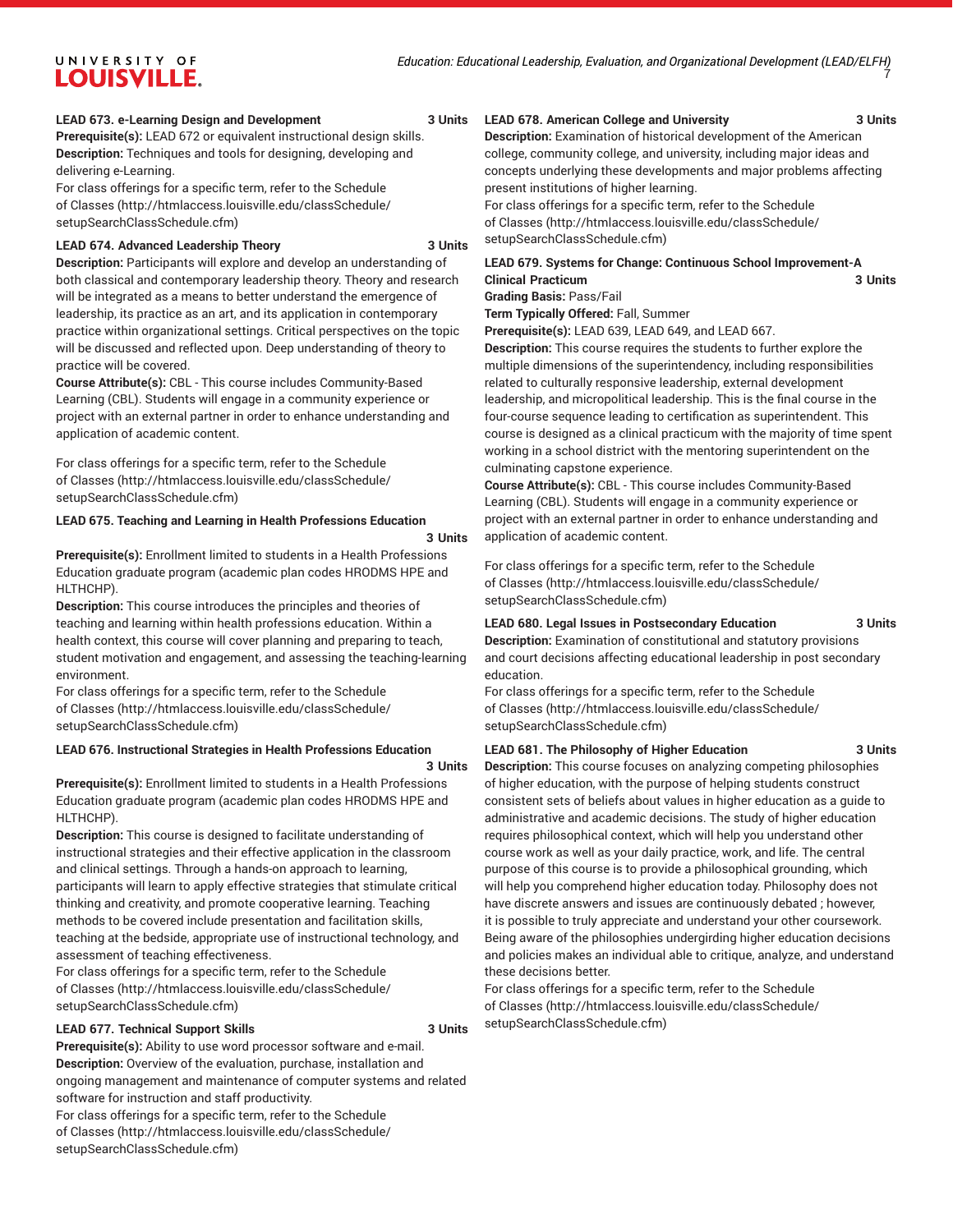#### **LEAD 682. The Organization and Administration of Higher Educational Institutions 3 Units**

**Description:** Exploration of organizational and administrative theory as related to colleges and universities and assessment of the roles of major administrative units of the institution. Purpose is to aid students seeking to become college or university administrators or faculty members. For class offerings for a specific term, refer to the [Schedule](http://htmlaccess.louisville.edu/classSchedule/setupSearchClassSchedule.cfm) [of Classes \(http://htmlaccess.louisville.edu/classSchedule/](http://htmlaccess.louisville.edu/classSchedule/setupSearchClassSchedule.cfm) [setupSearchClassSchedule.cfm\)](http://htmlaccess.louisville.edu/classSchedule/setupSearchClassSchedule.cfm)

#### **LEAD 683. College Teaching 3 Units**

**Description:** This course introduces common theories of teaching and learning as students analyze elements of effective teaching; explore concepts such as critical thinking and metacognition; and consider learning assessment. Students receive support for (re)turning to the classroom as learners and develop a personal teaching philosophy. For class offerings for a specific term, refer to the [Schedule](http://htmlaccess.louisville.edu/classSchedule/setupSearchClassSchedule.cfm) [of Classes \(http://htmlaccess.louisville.edu/classSchedule/](http://htmlaccess.louisville.edu/classSchedule/setupSearchClassSchedule.cfm) [setupSearchClassSchedule.cfm\)](http://htmlaccess.louisville.edu/classSchedule/setupSearchClassSchedule.cfm)

#### **LEAD 684. Educational Resource Management in Postsecondary Education 3 Units**

**Description:** Study of resources, practices and procedures of finance and economics as related to post-secondary education. Provides investigation of specific and current educational finance issues affecting educational institutions.

For class offerings for a specific term, refer to the [Schedule](http://htmlaccess.louisville.edu/classSchedule/setupSearchClassSchedule.cfm) [of Classes \(http://htmlaccess.louisville.edu/classSchedule/](http://htmlaccess.louisville.edu/classSchedule/setupSearchClassSchedule.cfm) [setupSearchClassSchedule.cfm\)](http://htmlaccess.louisville.edu/classSchedule/setupSearchClassSchedule.cfm)

#### **LEAD 685. Evidence-based Practice in HPE 3 Units**

**Prerequisite(s):** Enrollment limited to students in a Health Professions Education graduate program (academic plan codes HRODMS HPE and HLTHCHP).

**Description:** Through a clinical model, this course covers evidence-based decision-making as it applies to assessment of teaching effectiveness, action research, scholarly research, and program evaluation. Coursework will be tailored to the interests and current role of the learner and culminate in a scholarly project where learners will demonstrate competence in evidence-based decision-making and Health Professions Education competencies.

For class offerings for a specific term, refer to the [Schedule](http://htmlaccess.louisville.edu/classSchedule/setupSearchClassSchedule.cfm) [of Classes \(http://htmlaccess.louisville.edu/classSchedule/](http://htmlaccess.louisville.edu/classSchedule/setupSearchClassSchedule.cfm) [setupSearchClassSchedule.cfm\)](http://htmlaccess.louisville.edu/classSchedule/setupSearchClassSchedule.cfm)

#### **LEAD 686. The Two-Year College 3 Units**

**Description:** Analysis of the groups which mold and shape the twoyear college as an institution; consideration of the three major adaptive responses of the college as an organization, administration, curriculum and instruction, and student personnel services; and analysis of fundamental issues facing the two-year college as it seeks to adapt to the social, educational, and economic needs of society. For class offerings for a specific term, refer to the [Schedule](http://htmlaccess.louisville.edu/classSchedule/setupSearchClassSchedule.cfm) [of Classes \(http://htmlaccess.louisville.edu/classSchedule/](http://htmlaccess.louisville.edu/classSchedule/setupSearchClassSchedule.cfm) [setupSearchClassSchedule.cfm\)](http://htmlaccess.louisville.edu/classSchedule/setupSearchClassSchedule.cfm)

### **LEAD 687. Education Policy & Equity 3 Units**

**Description:** This course explores the policy making process, stages of implementation, and analysis of education policies. Federal and statebased policies across the P-20 education spectrum will be covered. For class offerings for a specific term, refer to the [Schedule](http://htmlaccess.louisville.edu/classSchedule/setupSearchClassSchedule.cfm) [of Classes \(http://htmlaccess.louisville.edu/classSchedule/](http://htmlaccess.louisville.edu/classSchedule/setupSearchClassSchedule.cfm) [setupSearchClassSchedule.cfm\)](http://htmlaccess.louisville.edu/classSchedule/setupSearchClassSchedule.cfm)

#### **LEAD 688. Supervised Experience in Higher Education 3 Units**

**Description:** This graduate-level course is designed to provide a guided, hands-on practical application and demonstration of professional knowledge and competencies in postsecondary administration. For class offerings for a specific term, refer to the [Schedule](http://htmlaccess.louisville.edu/classSchedule/setupSearchClassSchedule.cfm) [of Classes](http://htmlaccess.louisville.edu/classSchedule/setupSearchClassSchedule.cfm) ([http://htmlaccess.louisville.edu/classSchedule/](http://htmlaccess.louisville.edu/classSchedule/setupSearchClassSchedule.cfm) [setupSearchClassSchedule.cfm\)](http://htmlaccess.louisville.edu/classSchedule/setupSearchClassSchedule.cfm)

## **LEAD 689. Special Problems in Educational Leadership 1-6 Units**

**Description:** Provides skills for persons engaged in educational leadership who desire to explore specific functional techniques for the purpose of improving administration and management. For class offerings for a specific term, refer to the [Schedule](http://htmlaccess.louisville.edu/classSchedule/setupSearchClassSchedule.cfm) [of Classes](http://htmlaccess.louisville.edu/classSchedule/setupSearchClassSchedule.cfm) ([http://htmlaccess.louisville.edu/classSchedule/](http://htmlaccess.louisville.edu/classSchedule/setupSearchClassSchedule.cfm) [setupSearchClassSchedule.cfm\)](http://htmlaccess.louisville.edu/classSchedule/setupSearchClassSchedule.cfm)

#### **LEAD 690. Professional Project in Higher Education 1-6 Units Grading Basis:** Pass/Fail

**Description:** The internship in higher education is designed to provide you with the opportunity to integrate cognitive learning (coursework from the higher education program) with relevant practical experiences in an area of postsecondary administration.

**Course Attribute(s):** CBL - This course includes Community-Based Learning (CBL). Students will engage in a community experience or project with an external partner in order to enhance understanding and application of academic content.

For class offerings for a specific term, refer to the [Schedule](http://htmlaccess.louisville.edu/classSchedule/setupSearchClassSchedule.cfm) [of Classes](http://htmlaccess.louisville.edu/classSchedule/setupSearchClassSchedule.cfm) ([http://htmlaccess.louisville.edu/classSchedule/](http://htmlaccess.louisville.edu/classSchedule/setupSearchClassSchedule.cfm) [setupSearchClassSchedule.cfm\)](http://htmlaccess.louisville.edu/classSchedule/setupSearchClassSchedule.cfm)

#### **LEAD 691. Graduate Independent Study 1-3 Units**

**Description:** By arrangement with dean and advisor. Independent study in a selected subject area with approval and supervision by a faculty member.

For class offerings for a specific term, refer to the [Schedule](http://htmlaccess.louisville.edu/classSchedule/setupSearchClassSchedule.cfm) [of Classes](http://htmlaccess.louisville.edu/classSchedule/setupSearchClassSchedule.cfm) ([http://htmlaccess.louisville.edu/classSchedule/](http://htmlaccess.louisville.edu/classSchedule/setupSearchClassSchedule.cfm) [setupSearchClassSchedule.cfm\)](http://htmlaccess.louisville.edu/classSchedule/setupSearchClassSchedule.cfm)

#### **LEAD 692. Independent Study in Leadership 1-3 Units**

**Description:** By arrangement with advisor and consent of dean.Independent study in a selected subject area with approval and supervision by a faculty member.

For class offerings for a specific term, refer to the [Schedule](http://htmlaccess.louisville.edu/classSchedule/setupSearchClassSchedule.cfm) [of Classes](http://htmlaccess.louisville.edu/classSchedule/setupSearchClassSchedule.cfm) ([http://htmlaccess.louisville.edu/classSchedule/](http://htmlaccess.louisville.edu/classSchedule/setupSearchClassSchedule.cfm) [setupSearchClassSchedule.cfm\)](http://htmlaccess.louisville.edu/classSchedule/setupSearchClassSchedule.cfm)

## **LEAD 693. College Students in the United States 3 Units**

**Description:** An introduction to the nature and characteristics of college students in the United States, educational outcomes and effects of the undergraduate experience, and factors that promote and inhibit college student success.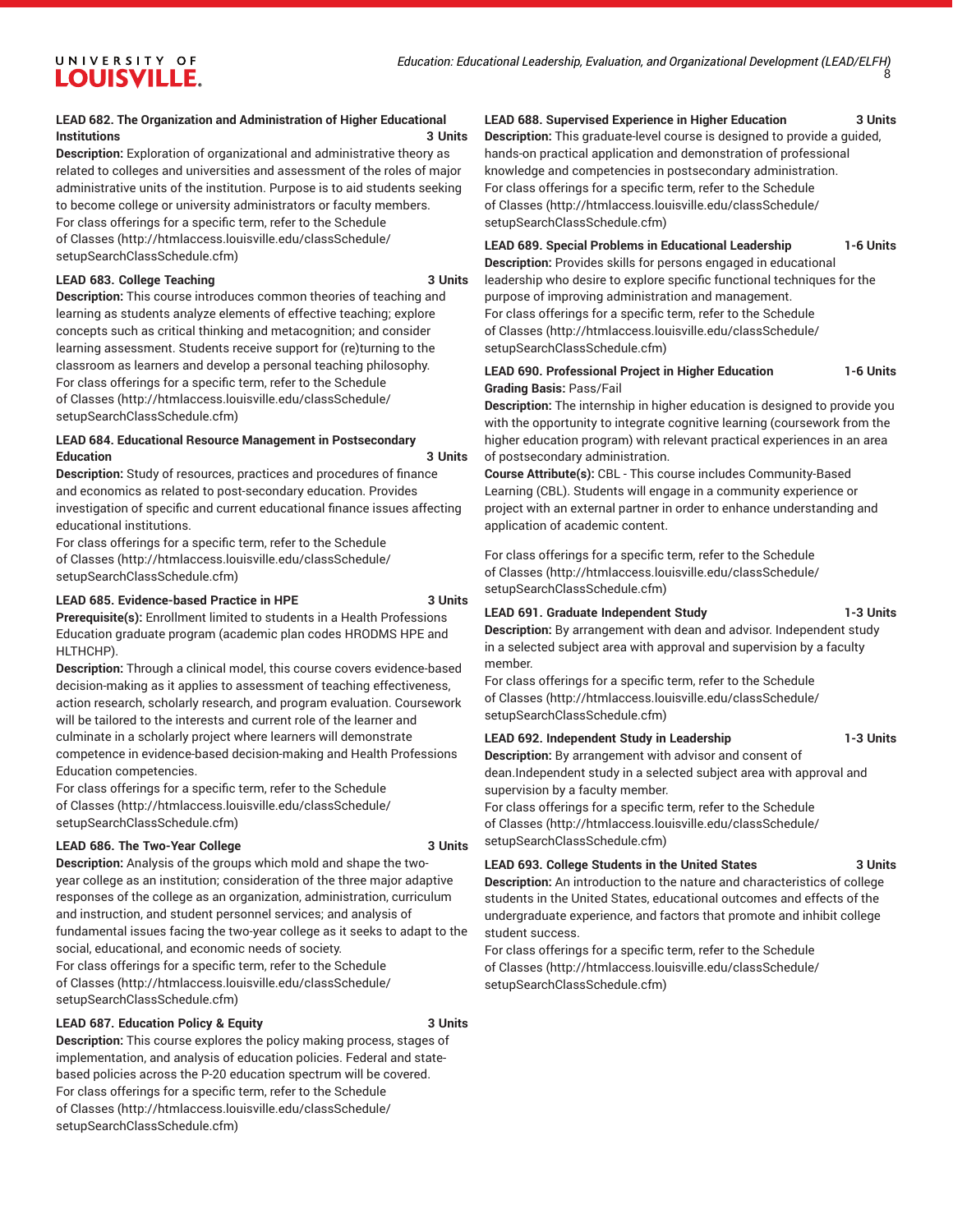#### **LEAD 694. Diversity in Higher Education 3 Units**

**Description:** The purpose of this course is to explore the relationships among major forms of diversity (e.g., religion, class, race, ethnicity, gender, ability, age, sexual orientation, nationality, nativism) and higher education. Specifically, students will consider how diversity has shaped and continues to impact various higher education domains (e.g., history, students, faculty, organization and governance, policy) and how leaders within higher education institutions can be positive change agents regarding the diversity agenda. We will consider how diversity has shaped higher education institutions as well as how individuals and groups have influenced higher education institutions. Particular attention will be paid to issues of power, oppression, (dis-)privilege, equity, and educational attainment.

For class offerings for a specific term, refer to the [Schedule](http://htmlaccess.louisville.edu/classSchedule/setupSearchClassSchedule.cfm) [of Classes \(http://htmlaccess.louisville.edu/classSchedule/](http://htmlaccess.louisville.edu/classSchedule/setupSearchClassSchedule.cfm) [setupSearchClassSchedule.cfm\)](http://htmlaccess.louisville.edu/classSchedule/setupSearchClassSchedule.cfm)

#### **LEAD 695. Globalization & Higher Education 3 Units**

**Description:** The purpose of this course is to introduce students to definitions of globalization and related concepts, such as internationalization, internationalism, and transnationalism. Moreover, this course will help students educate themselves about the impacts of globalization on higher education, particularly the practice of higher education administration in the United States.

For class offerings for a specific term, refer to the [Schedule](http://htmlaccess.louisville.edu/classSchedule/setupSearchClassSchedule.cfm) [of Classes \(http://htmlaccess.louisville.edu/classSchedule/](http://htmlaccess.louisville.edu/classSchedule/setupSearchClassSchedule.cfm) [setupSearchClassSchedule.cfm\)](http://htmlaccess.louisville.edu/classSchedule/setupSearchClassSchedule.cfm)

#### **LEAD 696. Independent Study: HRE or IT 1-3 Units**

**Description:** By arrangement with dean and advisor. Independent study in a selected subject area with approval and supervision by a faculty member.

For class offerings for a specific term, refer to the [Schedule](http://htmlaccess.louisville.edu/classSchedule/setupSearchClassSchedule.cfm) [of Classes \(http://htmlaccess.louisville.edu/classSchedule/](http://htmlaccess.louisville.edu/classSchedule/setupSearchClassSchedule.cfm) [setupSearchClassSchedule.cfm\)](http://htmlaccess.louisville.edu/classSchedule/setupSearchClassSchedule.cfm)

#### **LEAD 697. Organizational Improvement in Higher Education 3 Units**

**Description:** This graduate-level course explores the processes of organizational improvement in higher education, the actors who contribute to such improvements, and the challenges to improvement. For class offerings for a specific term, refer to the [Schedule](http://htmlaccess.louisville.edu/classSchedule/setupSearchClassSchedule.cfm) [of Classes \(http://htmlaccess.louisville.edu/classSchedule/](http://htmlaccess.louisville.edu/classSchedule/setupSearchClassSchedule.cfm) [setupSearchClassSchedule.cfm\)](http://htmlaccess.louisville.edu/classSchedule/setupSearchClassSchedule.cfm)

#### **LEAD 698. Supervised Readings 1-3 Units**

**Description:** By arrangement with advisor and consent of dean. For class offerings for a specific term, refer to the [Schedule](http://htmlaccess.louisville.edu/classSchedule/setupSearchClassSchedule.cfm) [of Classes \(http://htmlaccess.louisville.edu/classSchedule/](http://htmlaccess.louisville.edu/classSchedule/setupSearchClassSchedule.cfm) [setupSearchClassSchedule.cfm\)](http://htmlaccess.louisville.edu/classSchedule/setupSearchClassSchedule.cfm)

#### **LEAD 699. Thesis or Professional Paper 1-6 Units**

**Description:** Culminating paper for masters degree (as per program plan), by arrangement with advisor.

For class offerings for a specific term, refer to the [Schedule](http://htmlaccess.louisville.edu/classSchedule/setupSearchClassSchedule.cfm) [of Classes \(http://htmlaccess.louisville.edu/classSchedule/](http://htmlaccess.louisville.edu/classSchedule/setupSearchClassSchedule.cfm) [setupSearchClassSchedule.cfm\)](http://htmlaccess.louisville.edu/classSchedule/setupSearchClassSchedule.cfm)

#### **LEAD 700. Research Concepts and Design 3 Units**

**Prerequisite(s):** ELFH 601 or consent of instructor. **Description:** Explores the logic of inquiry and examines and critiques a wide variety of research approaches. Students develop at least two approaches to researching a specific topic.

For class offerings for a specific term, refer to the [Schedule](http://htmlaccess.louisville.edu/classSchedule/setupSearchClassSchedule.cfm) [of Classes \(http://htmlaccess.louisville.edu/classSchedule/](http://htmlaccess.louisville.edu/classSchedule/setupSearchClassSchedule.cfm) [setupSearchClassSchedule.cfm\)](http://htmlaccess.louisville.edu/classSchedule/setupSearchClassSchedule.cfm)

#### **LEAD 701. Intermediate Applied Statistics 3 Units Prerequisite(s):** LEAD 601.

**Description:** Covers two intermediate statistics, analysis of variance and multiple regression as general data analytic techniques in applied research.Includes some programming and data processing. **Course Attribute(s):** CBL - This course includes Community-Based Learning (CBL). Students will engage in a community experience or project with an external partner in order to enhance understanding and application of academic content.

For class offerings for a specific term, refer to the [Schedule](http://htmlaccess.louisville.edu/classSchedule/setupSearchClassSchedule.cfm) [of Classes](http://htmlaccess.louisville.edu/classSchedule/setupSearchClassSchedule.cfm) ([http://htmlaccess.louisville.edu/classSchedule/](http://htmlaccess.louisville.edu/classSchedule/setupSearchClassSchedule.cfm) [setupSearchClassSchedule.cfm\)](http://htmlaccess.louisville.edu/classSchedule/setupSearchClassSchedule.cfm)

**LEAD 702. Applied Multiple Regression 3 Units Prerequisite(s):** LEAD 701.

**Description:** Applications of multiple regression as a general data analysis technique in educational and behavioral sciences. SPSS for Windows is used extensively.

For class offerings for a specific term, refer to the [Schedule](http://htmlaccess.louisville.edu/classSchedule/setupSearchClassSchedule.cfm) [of Classes](http://htmlaccess.louisville.edu/classSchedule/setupSearchClassSchedule.cfm) ([http://htmlaccess.louisville.edu/classSchedule/](http://htmlaccess.louisville.edu/classSchedule/setupSearchClassSchedule.cfm) [setupSearchClassSchedule.cfm\)](http://htmlaccess.louisville.edu/classSchedule/setupSearchClassSchedule.cfm)

#### **LEAD 703. Multivariate Educational Statistics 3 Units**

**Prerequisite(s):** ELFH 601, ELFH 701 and ELFH 702. **Description:** Examines multivariate statistical methods used by educational researchers, including multiple regression, multivariate analysis of variance, and factor analysis. Computer software packages are extensively used.

**Course Attribute(s):** CBL - This course includes Community-Based Learning (CBL). Students will engage in a community experience or project with an external partner in order to enhance understanding and application of academic content.

For class offerings for a specific term, refer to the [Schedule](http://htmlaccess.louisville.edu/classSchedule/setupSearchClassSchedule.cfm) [of Classes](http://htmlaccess.louisville.edu/classSchedule/setupSearchClassSchedule.cfm) ([http://htmlaccess.louisville.edu/classSchedule/](http://htmlaccess.louisville.edu/classSchedule/setupSearchClassSchedule.cfm) [setupSearchClassSchedule.cfm\)](http://htmlaccess.louisville.edu/classSchedule/setupSearchClassSchedule.cfm)

#### **LEAD 704. Qualitative Field Research Methods 3 Units**

**Description:** Provides opportunities to design and critique field studies in educational and social settings and to practice techniques used to collect and analyze qualitative. Additional time required outside class for observations and interviews.

**Course Attribute(s):** CBL - This course includes Community-Based Learning (CBL). Students will engage in a community experience or project with an external partner in order to enhance understanding and application of academic content.

For class offerings for a specific term, refer to the [Schedule](http://htmlaccess.louisville.edu/classSchedule/setupSearchClassSchedule.cfm) [of Classes](http://htmlaccess.louisville.edu/classSchedule/setupSearchClassSchedule.cfm) ([http://htmlaccess.louisville.edu/classSchedule/](http://htmlaccess.louisville.edu/classSchedule/setupSearchClassSchedule.cfm) [setupSearchClassSchedule.cfm\)](http://htmlaccess.louisville.edu/classSchedule/setupSearchClassSchedule.cfm)

**LEAD 705. Qualitative Data Analysis and Representation 3 Units Prerequisite(s):** ELFH 704 or permission of instructor.

**Description:** Study of techniques for qualitative data analysis, including computer assisted data analysis, and text and non-text representation of knowledge.

**Course Attribute(s):** CBL - This course includes Community-Based Learning (CBL). Students will engage in a community experience or project with an external partner in order to enhance understanding and application of academic content.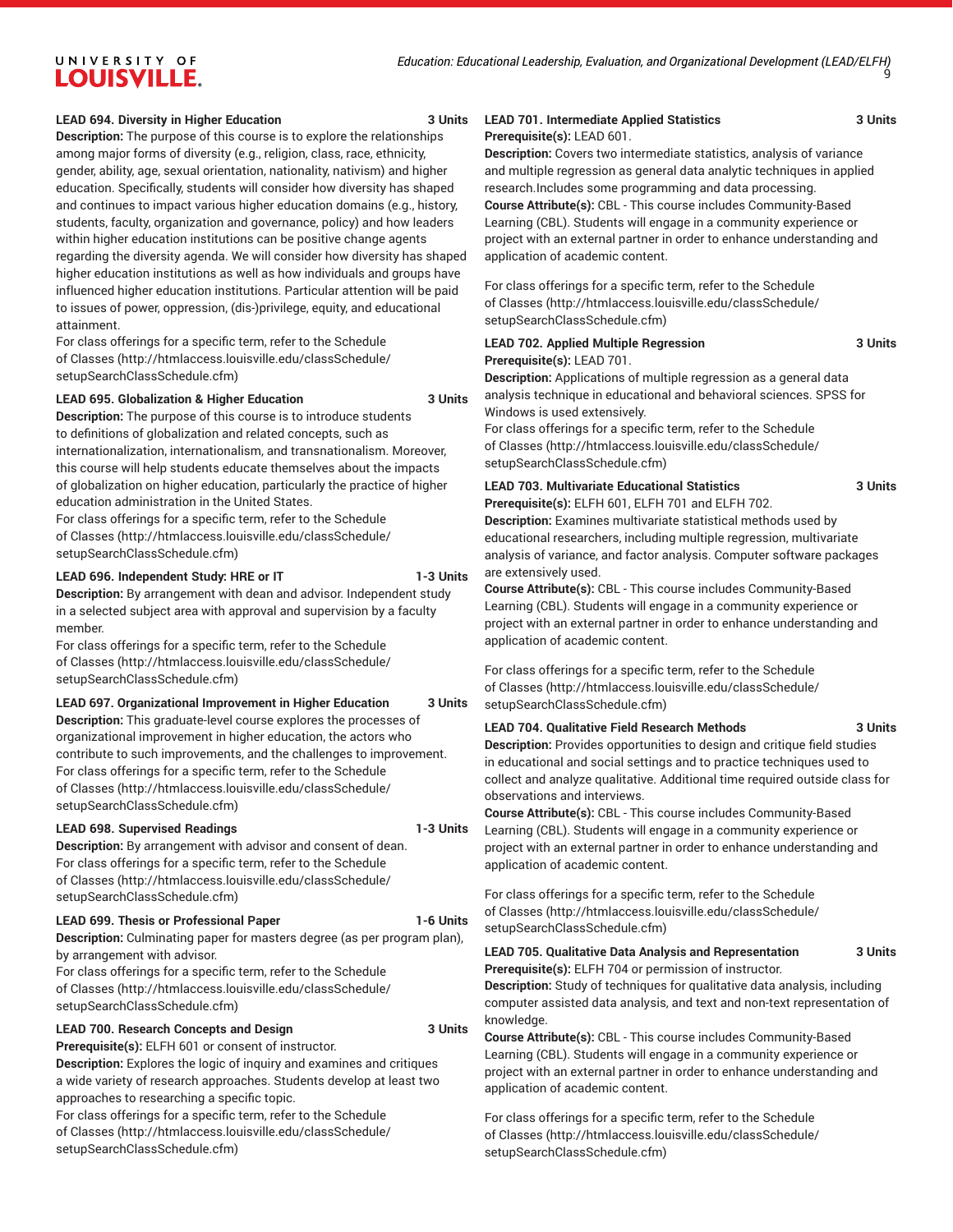### **LEAD 710. Doctoral Seminar in Educational Leadership 3 Units Grading Basis:** Pass/Fail

**Description:** Study of meaning and requirements of doctoral study. Discussion of current literature. Pass/Fail.

**Course Attribute(s):** CBL - This course includes Community-Based Learning (CBL). Students will engage in a community experience or project with an external partner in order to enhance understanding and application of academic content.

For class offerings for a specific term, refer to the [Schedule](http://htmlaccess.louisville.edu/classSchedule/setupSearchClassSchedule.cfm) [of Classes \(http://htmlaccess.louisville.edu/classSchedule/](http://htmlaccess.louisville.edu/classSchedule/setupSearchClassSchedule.cfm) [setupSearchClassSchedule.cfm\)](http://htmlaccess.louisville.edu/classSchedule/setupSearchClassSchedule.cfm)

#### **LEAD 711. UofL / WKU Cooperative Program 1-15 Units**

For class offerings for a specific term, refer to the [Schedule](http://htmlaccess.louisville.edu/classSchedule/setupSearchClassSchedule.cfm) [of Classes \(http://htmlaccess.louisville.edu/classSchedule/](http://htmlaccess.louisville.edu/classSchedule/setupSearchClassSchedule.cfm) [setupSearchClassSchedule.cfm\)](http://htmlaccess.louisville.edu/classSchedule/setupSearchClassSchedule.cfm)

#### **LEAD 715. Advanced Organizational Theory 3 Units**

**Description:** Focus is on integrating the various theories of organizations and management into an overarching general systems theory. **Course Attribute(s):** CBL - This course includes Community-Based Learning (CBL). Students will engage in a community experience or project with an external partner in order to enhance understanding and application of academic content.

For class offerings for a specific term, refer to the [Schedule](http://htmlaccess.louisville.edu/classSchedule/setupSearchClassSchedule.cfm) [of Classes \(http://htmlaccess.louisville.edu/classSchedule/](http://htmlaccess.louisville.edu/classSchedule/setupSearchClassSchedule.cfm) [setupSearchClassSchedule.cfm\)](http://htmlaccess.louisville.edu/classSchedule/setupSearchClassSchedule.cfm)

### **LEAD 720. Social and Emotional Development in a Diverse Environment**

**3 Units**

#### **Term Typically Offered:** Summer Only

**Description:** An examination of the societal factors contributing poor school climate and school responses to these factors to create a caring and inclusive school culture for all students regardless of culture or background experience.

**Course Attribute(s):** CBL - This course includes Community-Based Learning (CBL). Students will engage in a community experience or project with an external partner in order to enhance understanding and application of academic content.

For class offerings for a specific term, refer to the [Schedule](http://htmlaccess.louisville.edu/classSchedule/setupSearchClassSchedule.cfm) [of Classes \(http://htmlaccess.louisville.edu/classSchedule/](http://htmlaccess.louisville.edu/classSchedule/setupSearchClassSchedule.cfm) [setupSearchClassSchedule.cfm\)](http://htmlaccess.louisville.edu/classSchedule/setupSearchClassSchedule.cfm)

#### **LEAD 723. Seminar in Legal Issues 3 Units**

**Prerequisite(s):** ELFH 620 or ELFH 680.

**Description:** Provides research skills for intensive investigation of specific, current legal issues affecting the operation of educational institutions.

For class offerings for a specific term, refer to the [Schedule](http://htmlaccess.louisville.edu/classSchedule/setupSearchClassSchedule.cfm) [of Classes \(http://htmlaccess.louisville.edu/classSchedule/](http://htmlaccess.louisville.edu/classSchedule/setupSearchClassSchedule.cfm) [setupSearchClassSchedule.cfm\)](http://htmlaccess.louisville.edu/classSchedule/setupSearchClassSchedule.cfm)

#### **LEAD 730. Foundations of Urban Educational Policy 3 Units**

**Prerequisite(s):** Admission to doctoral program or consent of instructor. **Description:** An examination of urban educational policy from philosophical, social, historical, psychological, and legal points of view. For class offerings for a specific term, refer to the [Schedule](http://htmlaccess.louisville.edu/classSchedule/setupSearchClassSchedule.cfm) [of Classes \(http://htmlaccess.louisville.edu/classSchedule/](http://htmlaccess.louisville.edu/classSchedule/setupSearchClassSchedule.cfm) [setupSearchClassSchedule.cfm\)](http://htmlaccess.louisville.edu/classSchedule/setupSearchClassSchedule.cfm)

## **LEAD 735. Doctoral Seminar in HRE and IT 1-3 Units**

**Prerequisite(s):** Admission to doctoral program or consent of the instructor, and consent of the student's advisor.

**Description:** It is designed to expose students to the work of other doctoral students, faculty members, and other research professionals in human resource development.

For class offerings for a specific term, refer to the [Schedule](http://htmlaccess.louisville.edu/classSchedule/setupSearchClassSchedule.cfm) [of Classes](http://htmlaccess.louisville.edu/classSchedule/setupSearchClassSchedule.cfm) ([http://htmlaccess.louisville.edu/classSchedule/](http://htmlaccess.louisville.edu/classSchedule/setupSearchClassSchedule.cfm) [setupSearchClassSchedule.cfm\)](http://htmlaccess.louisville.edu/classSchedule/setupSearchClassSchedule.cfm)

#### **LEAD 740. Advanced Internship in HRE and IT 2-6 Units**

**Prerequisite(s):** Doctoral student with an emphasis in human resource development and consent of advisor.

**Description:** Provides PhD and EdD students with advanced on-the-job experiences in the field of human resource development.

For class offerings for a specific term, refer to the [Schedule](http://htmlaccess.louisville.edu/classSchedule/setupSearchClassSchedule.cfm) [of Classes](http://htmlaccess.louisville.edu/classSchedule/setupSearchClassSchedule.cfm) ([http://htmlaccess.louisville.edu/classSchedule/](http://htmlaccess.louisville.edu/classSchedule/setupSearchClassSchedule.cfm) [setupSearchClassSchedule.cfm\)](http://htmlaccess.louisville.edu/classSchedule/setupSearchClassSchedule.cfm)

# **LEAD 750. Doctoral Seminar in Educational Evaluation 3 Units**

**Prerequisite(s):** ELFH 606; PhD or EdD students or by consent of instructor.

**Description:** Covers advanced topics in educational evaluation. Discussion of policy issues and quantitative and qualitative methods. For class offerings for a specific term, refer to the [Schedule](http://htmlaccess.louisville.edu/classSchedule/setupSearchClassSchedule.cfm) [of Classes](http://htmlaccess.louisville.edu/classSchedule/setupSearchClassSchedule.cfm) ([http://htmlaccess.louisville.edu/classSchedule/](http://htmlaccess.louisville.edu/classSchedule/setupSearchClassSchedule.cfm) [setupSearchClassSchedule.cfm\)](http://htmlaccess.louisville.edu/classSchedule/setupSearchClassSchedule.cfm)

### **LEAD 760. Doctoral Internship in Educational Evaluation 3-6 Units**

**Prerequisite(s):** PhD or EdD students in the evaluation specialty area, and consent of instructor required.

**Description:** Provides on-the-job learning experiences for future educational evaluators.

For class offerings for a specific term, refer to the [Schedule](http://htmlaccess.louisville.edu/classSchedule/setupSearchClassSchedule.cfm) [of Classes](http://htmlaccess.louisville.edu/classSchedule/setupSearchClassSchedule.cfm) ([http://htmlaccess.louisville.edu/classSchedule/](http://htmlaccess.louisville.edu/classSchedule/setupSearchClassSchedule.cfm) [setupSearchClassSchedule.cfm\)](http://htmlaccess.louisville.edu/classSchedule/setupSearchClassSchedule.cfm)

### **LEAD 763. Factor Analytic Procedures 3 Units**

**Term Typically Offered:** Spring, Summer Even Years **Prerequisite(s):** LEAD 602; LEAD 702; LEAD 703; ECPY 740. **Description:** Course addresses the use of factor analytic procedures to examine the psychometric properties of instruments used in the social and behavioral sciences. Specific focus is the use of factor analysis throughout all phases of scale development and validation, which includes examining an instrument's internal structure and testing its measurement invariance across groups. Its use within multilevel modeling is also considered. Factor analytic procedures covered include exploratory and confirmatory factor analysis, including emerging advancements within latent variable modeling, Data analysis examples will be based on social science applications and practical implementation of methods using available statistical software.

For class offerings for a specific term, refer to the [Schedule](http://htmlaccess.louisville.edu/classSchedule/setupSearchClassSchedule.cfm) [of Classes](http://htmlaccess.louisville.edu/classSchedule/setupSearchClassSchedule.cfm) ([http://htmlaccess.louisville.edu/classSchedule/](http://htmlaccess.louisville.edu/classSchedule/setupSearchClassSchedule.cfm) [setupSearchClassSchedule.cfm\)](http://htmlaccess.louisville.edu/classSchedule/setupSearchClassSchedule.cfm)

#### **LEAD 764. Structural Equation Modeling 3 Units**

**Description:** This course focuses on basic concepts, applications,and interpretations of structural equation models. Students should have a thorough understanding of multiple regression analysis. Exposure to EFA and ANOVA is recommended.

**Note:** Cross-listed with EDAP 764 and ECPY 764 .